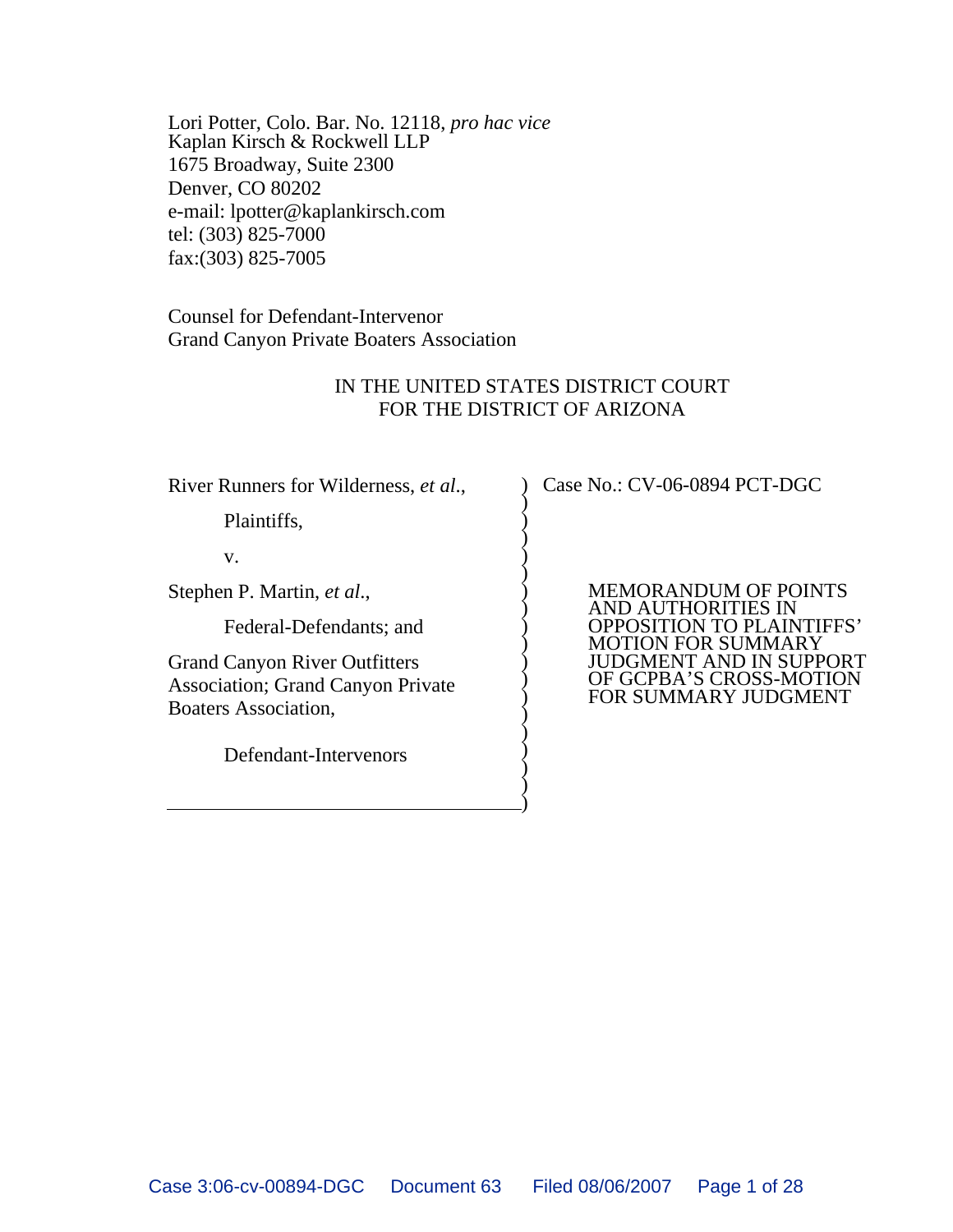## **TABLE OF CONTENTS**

| I. |           | THE NATIONAL PARK SERVICE IS PROPERLY MANAGING THE<br><b>COLORADO RIVER CORRIDOR FOR WILDERNESS CHARACTER</b>                                       |  |  |
|----|-----------|-----------------------------------------------------------------------------------------------------------------------------------------------------|--|--|
|    | A.        | THE WILDERNESS ACT AND WILDERNESS DESIGNATION PROCESS  2                                                                                            |  |  |
|    | <b>B.</b> | THE NPS IS MANAGING THE COLORADO RIVER CORRIDOR IN ACCORDANCE WITH                                                                                  |  |  |
|    |           | The Wilderness Act does not apply to management of potential wilderness. . 5<br>i.                                                                  |  |  |
|    |           | The CRMP complies with the NPS Management Policies' requirement that<br>11.<br>the NPS "seek to remove" non-conforming uses from proposed potential |  |  |
|    |           | iii. The CRMP fulfills the requirements of the Grand Canyon planning<br>documents, including the General Management Plan, regarding wilderness      |  |  |
|    | C.        | AUTHORIZATION OF TEMPORARY, NON-CONFORMING USES DOES NOT<br>PERMANENTLY INJURE WILDERNESS CHARACTER OR PROHIBIT EVENTUAL                            |  |  |
|    |           | Areas with non-conforming uses remain eligible for wilderness designation. 9<br>i.                                                                  |  |  |
|    |           | ii. Ample precedent exists for designation of wilderness with prior                                                                                 |  |  |
|    |           | iii. The temporary use of motorboats does not impair the River from eventual                                                                        |  |  |
|    | D.        | MANY IMPORTANT COMMENTS ON THE DRAFT ENVIRONMENTAL IMPACT<br>STATEMENT RECOGNIZED THAT IMMEDIATE REMOVAL OF MOTORIZED USE IS NOT                    |  |  |
|    |           | II. THE NATIONAL PARK SERVICE HAS NOT VIOLATED ITS DUTIES                                                                                           |  |  |
|    | A.        | THE NATIONAL PARK SERVICE'S RIVER PERMIT ALLOCATION SYSTEM IS BASED<br>ON APPROPRIATE AND IDENTIFIABLE STANDARDS AND THEREFORE IS NOT               |  |  |
|    | <b>B.</b> | THE NATIONAL PARK SERVICE CORRECTLY FOUND THAT THE RIVER CORRIDOR<br>IS NOT IMPAIRED BY THE RECREATIONAL ACTIVITY AUTHORIZED IN THE CRMP.           |  |  |
|    |           |                                                                                                                                                     |  |  |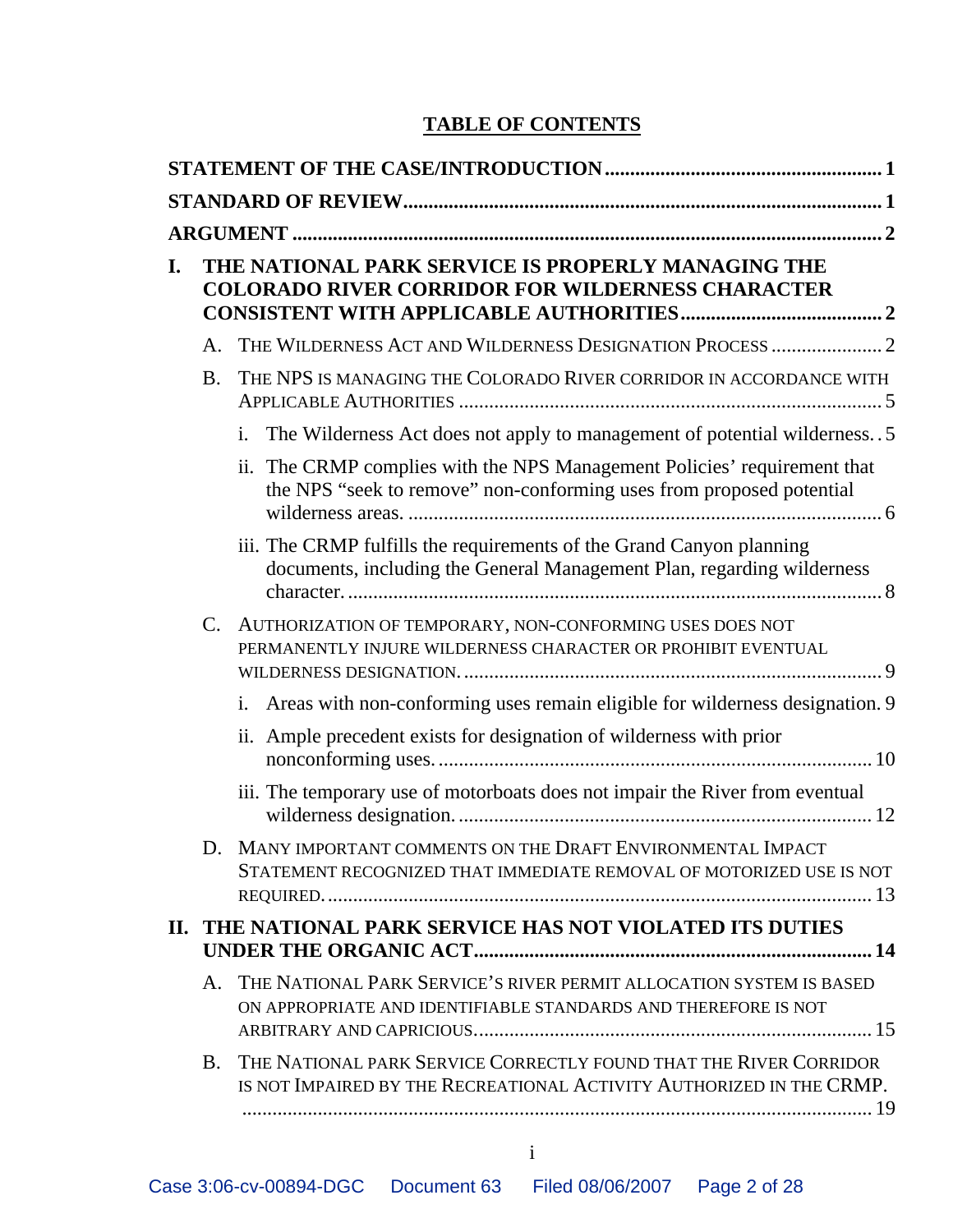| III. THE NEPA AND CONCESSIONS ACT CLAIMS HAVE NO MERIT 22 |  |
|-----------------------------------------------------------|--|
|                                                           |  |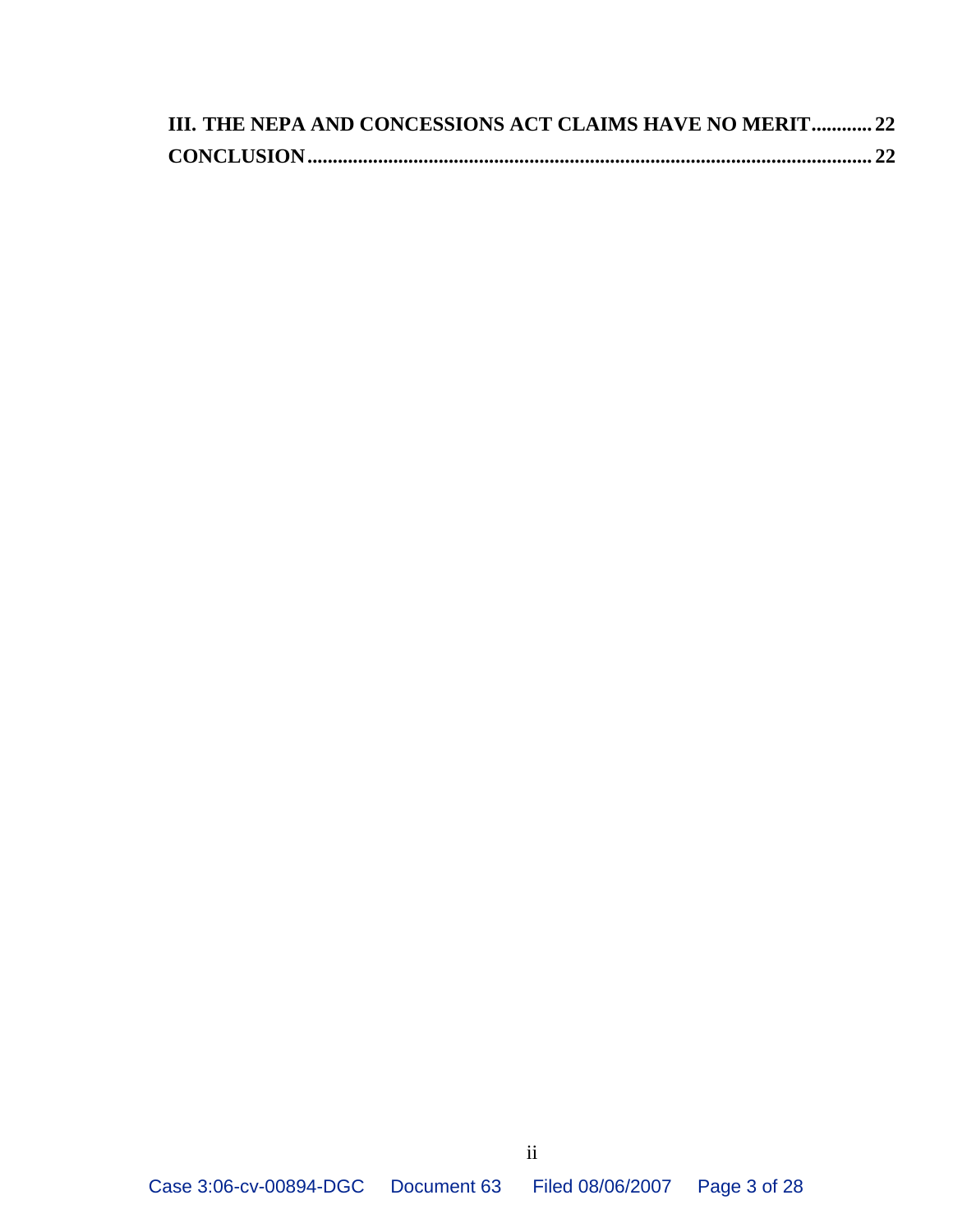### **TABLE OF AUTHORITIES**

### **Cases**

| Ariz. Cattle Growers' Ass'n v. U.S. Fish and Wildlife, 273 F.3d 1229 (9th Cir. 2001) 1, 2  |
|--------------------------------------------------------------------------------------------|
|                                                                                            |
| Friends of the Boundary Waters Wilderness v. Bosworth, 437 F.3d 815 (8th Cir. 2006) 11     |
| <i>Friends of Yosemite Valley v. Norton, 348 F.3d 789 (9th Cir. 2003) </i> 2               |
|                                                                                            |
| <i>Nat'l Wildlife Federation v. Nat'l Park Service, 669 F. Supp. 384 (D. Wyo. 1987) 15</i> |
|                                                                                            |
| S. Utah Wild. Alliance v. Nat'l Park Serv., 387 F. Supp. 2d 1178 (D. Utah 2005)  20, 22    |
|                                                                                            |
| Udall v. Washington, Virginia, & Maryland Coach Co., 398 F.2d 765 (D.C. Cir. 1968) 17      |
| Wilderness Public Rights Fund v. Kleppe, 608 F.2d 1250 (9th Cir. 1979) 16, 17              |

### **Statutes**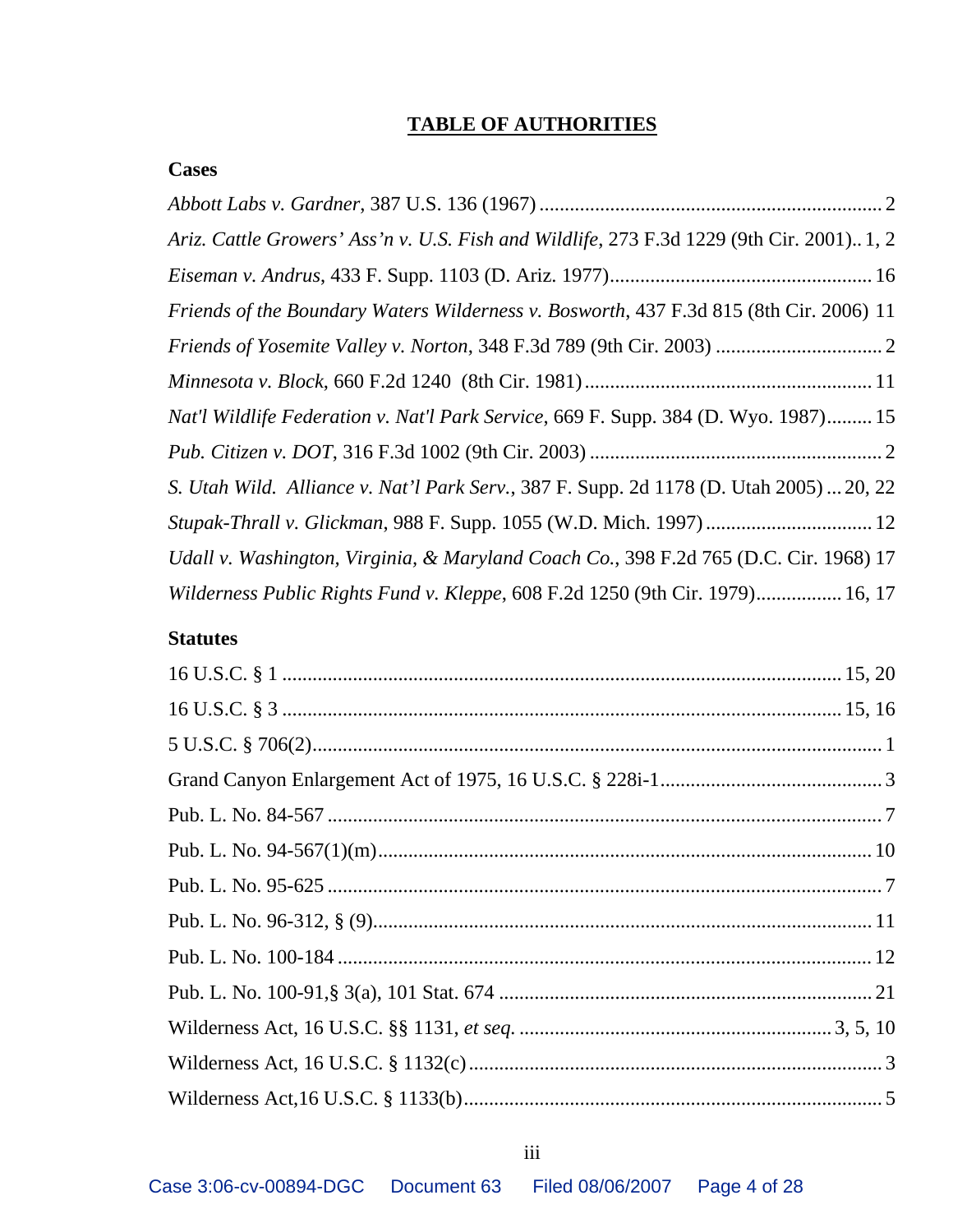# **Regulations**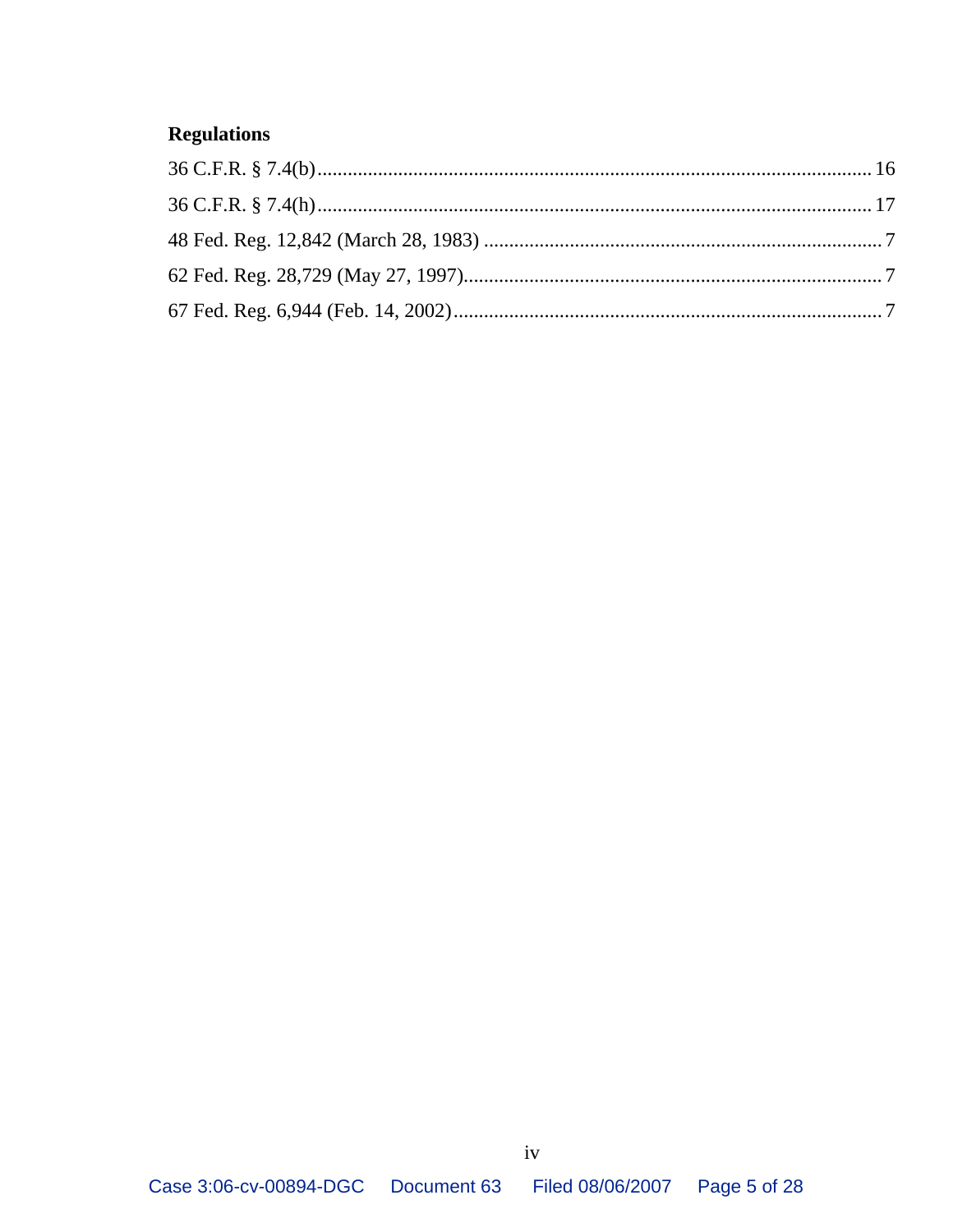### **STATEMENT OF THE CASE/INTRODUCTION**

 The Grand Canyon Private Boaters Association ("GCPBA") is a non-profit public interest group formed in 1996. AR 050535. Its purpose is to represent and advocate for the interests of recreational river runners in regard to management issues at the Grand Canyon. *Id*. More than one thousand river runners belong to GCPBA, an all-volunteer organization. *Id*.

 GCPBA filed litigation in 2000 to cause the National Park Service ("NPS") to resume river management planning after that effort was cancelled in 2000. Facts,  $\P$  22.<sup>1</sup> NPS settled the case by agreeing to restart the planning process and complete a new Colorado River Management Plan ("CRMP") by 2004. *Id*.

11 12 13 14 15 16 17 18 In response to the Draft Environmental Impact Statement ("DEIS"), GCPBA filed joint comments supporting the Park Service's proposed action, along with Grand Canyon River Outfitters Association, American Whitewater, and the Grand Canyon River Runners Association. AR 050534-41; Facts ¶ 28. The joint comments "are a product of …a major and historic achievement, the coming together of Grand Canyon user groups that traditionally have been embroiled in deep conflict regarding core Colorado River management issues." AR 050534. This challenge to the NPS's final action approving the new CRMP followed in 2006.

#### **STANDARD OF REVIEW**

21  $22$ 23 24 25 Under the Administrative Procedure Act ("APA"), the Court reviews agency action to determine that it is not "arbitrary, capricious, an abuse of discretion, or otherwise not in accordance with law." 5 U.S.C. § 706(2)(A). The "arbitrary and capricious test is a narrow scope of review of agency factfinding." *Ariz. Cattle Growers' Ass'n v. U.S. Fish and Wildlife*, 273 F.3d 1229, 1236 (9th Cir. 2001) (citing *Abbott Labs* 

26

i

19

 $20$ 

1

2

3

4

5

6

7

8

9

<sup>27</sup> 28 1 References to "Facts  $\P$  x" are to the Federal Defendants' and Defendant-Intervenors' Joint Statement of Material Facts in Support of Summary Judgment.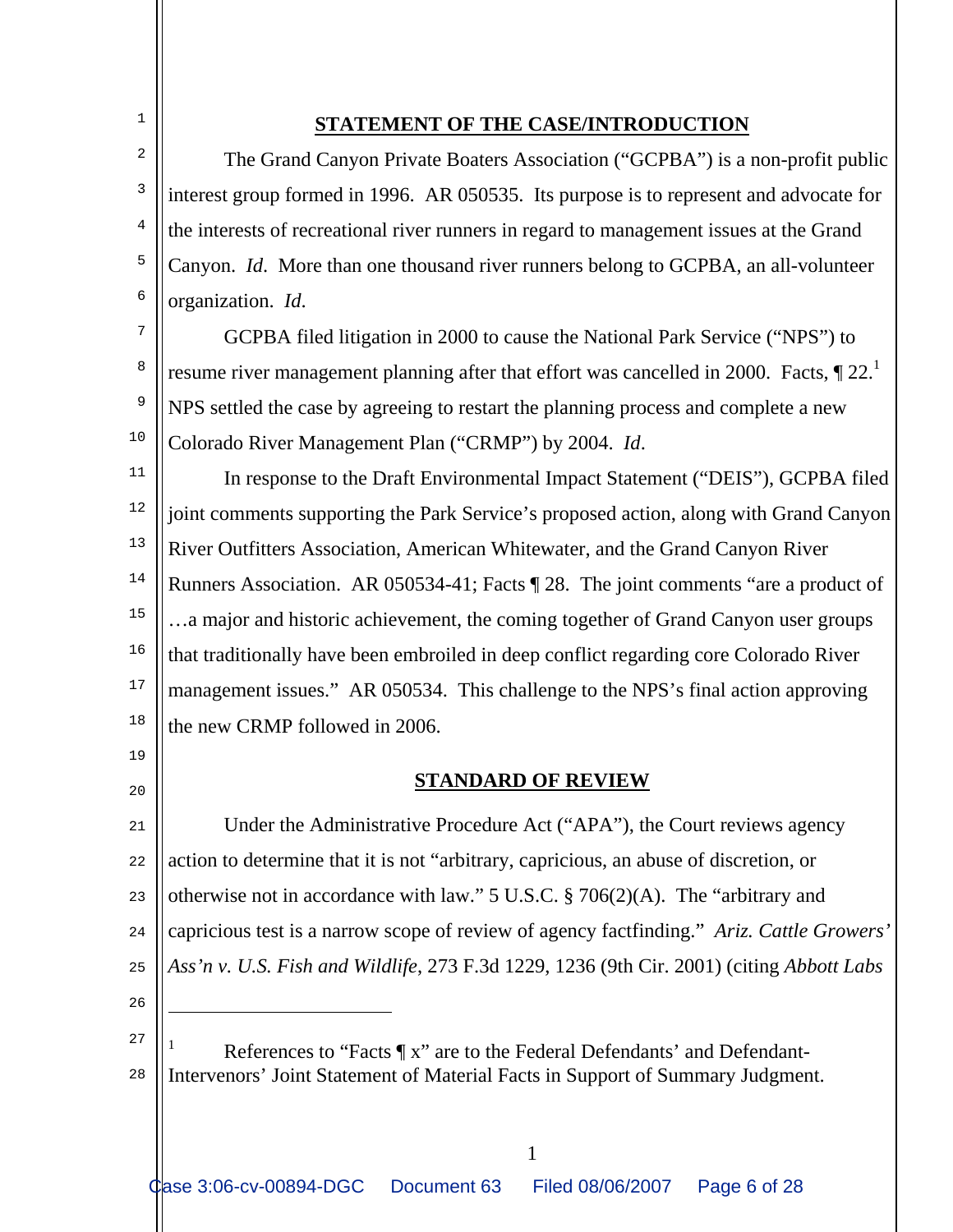| 1  | v. Gardner, 387 U.S. 136 (1967)). Under this narrow scope of review, the reviewing                            |
|----|---------------------------------------------------------------------------------------------------------------|
| 2  | court determines whether the agency "articulated a rational connection between the facts                      |
| 3  | found and the choice made." Friends of Yosemite Valley v. Norton, 348 F.3d 789, 793                           |
| 4  | (9th Cir. 2003) (quoting Pub. Citizen v. DOT, 316 F.3d 1002, 1020 (9th Cir. 2003)).                           |
| 5  | Overall, "[a]s long as the agency decision was based on a consideration of relevant                           |
| 6  | factors and there is no clear error of judgment, the reviewing court may not overturn the                     |
| 7  | agency's action as arbitrary and capricious." Ariz. Cattle Growers' Ass'n, 273 F.3d at                        |
| 8  | 1236 (citations omitted). Furthermore, while the court may not "rubber-stamp" agency                          |
| 9  | decisions "that are inconsistent with a statutory mandate or that frustrate congressional                     |
| 10 | policy underlying a statute," <i>id.</i> (citing <i>NRLB v. Brown</i> , 380 U.S. 278, 291-92), once the       |
| 11 | Court is "satisfied that an agency's exercise of discretion is truly informed, '[it] must                     |
| 12 | defer to that informed discretion." Greenpeace Action v. Franklin, 14 F.3d 1324, 1332                         |
| 13 | (citations omitted).                                                                                          |
| 14 |                                                                                                               |
| 15 | <b>ARGUMENT</b>                                                                                               |
| 16 | THE NATIONAL PARK SERVICE IS PROPERLY MANAGING THE<br><b>COLORADO RIVER CORRIDOR FOR WILDERNESS CHARACTER</b> |
| 17 | <b>CONSISTENT WITH APPLICABLE AUTHORITIES</b>                                                                 |
| 18 | Plaintiffs argue that the NPS is violating a duty under the Wilderness Act ("Act"),                           |
| 19 | the 1976 Master Plan, the 1996 General Management Plan, and the NPS Management                                |
| 20 | Policies to manage the Colorado River corridor for its wilderness character. Plaintiffs                       |
| 21 | contend that the National Park Service ("NPS") has violated this duty by authorizing                          |
| 22 | continued motorized uses in the Colorado River corridor in the CRMP. Specifically,                            |
| 23 | plaintiffs claim that the NPS has failed in managing the Colorado River corridor because                      |
| 24 | authorization of motorized activities impairs the wilderness character of the corridor.                       |
| 25 | A. THE WILDERNESS ACT AND WILDERNESS DESIGNATION PROCESS                                                      |
| 26 | The Wilderness Act contains a detailed process for giving federal public land                                 |
| 27 | statutory recognition as "wilderness," but does not prescribe the management standards                        |
| 28 |                                                                                                               |
|    | $\overline{2}$                                                                                                |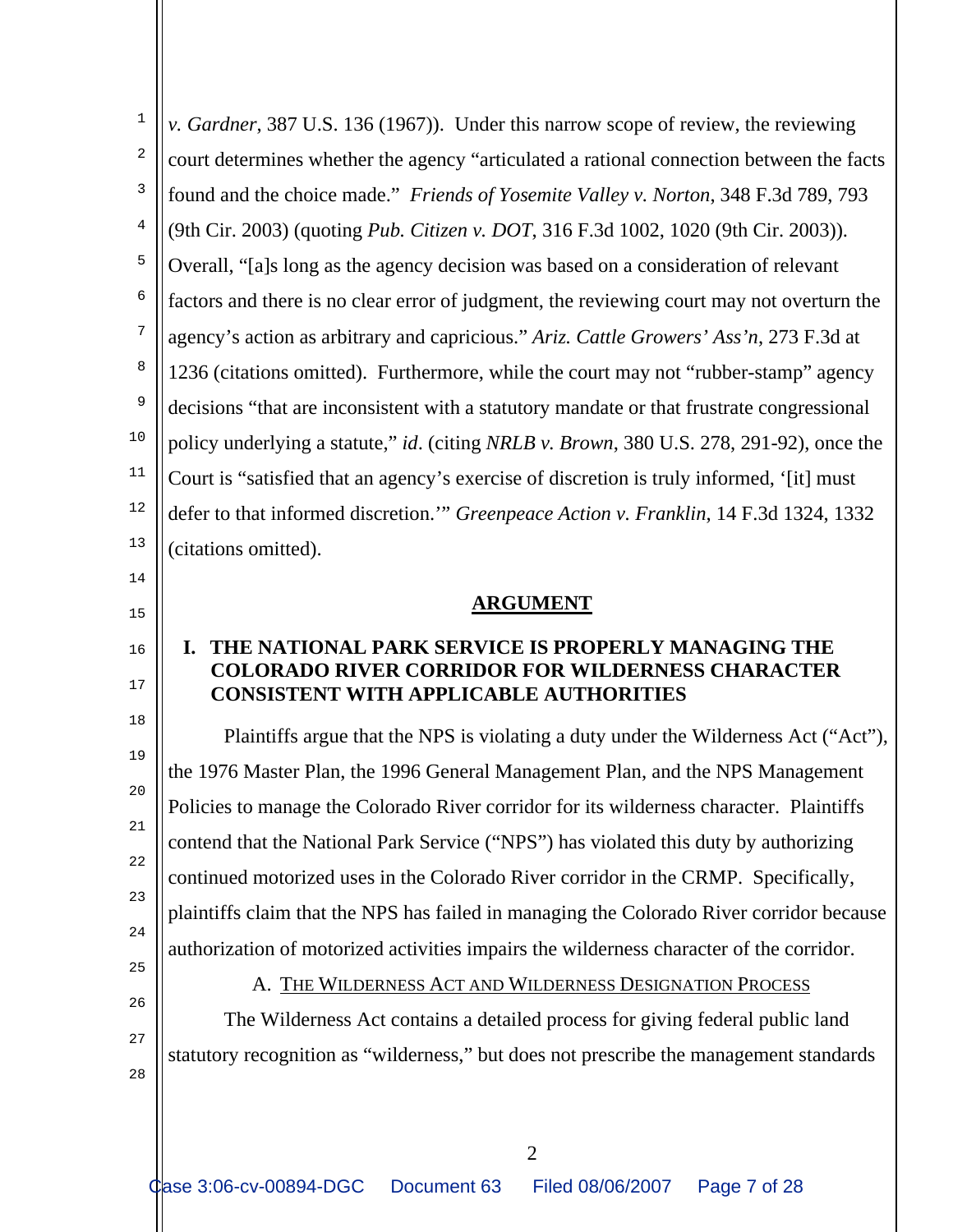while that land is still wending its way through the process. 16 U.S.C. §§ 1131, *et seq.* Other authorities may do so, but the Act is silent. *Id*.

2 3

1

4 5 6 7 8 9 10 11 12 The Wilderness Act requires the Secretary of Interior to evaluate the lands within his or her jurisdiction for inclusion by Congress in the National Wilderness Preservation System. 16 U.S.C. § 1132(c). The first step in this process requires the National Park Service to evaluate the suitability of its lands for designation as wilderness based on the criteria in the Wilderness Act. SAR 016135. Next, the NPS conducts "wilderness studies" that identify the areas suitable for immediate wilderness designation or potential wilderness designation. SAR 016136. "Potential wilderness" is lands "that do not ... qualify for immediate [wilderness] designation due to temporary, non-conforming, or incompatible conditions," as opposed to lands that meet the requirements of the Wilderness Act and qualify for immediate designation. *Id*.

13

14 15 16 17 The NPS then forwards its study findings to the Secretary of Interior as "proposed wilderness." *Id*. The Secretary recommends to the President the lands for inclusion in the National Wilderness Preservation System and the President, in turn, transmits the recommendation to the Congress. *Id*. Upon enactment of legislation establishing the wilderness areas, the land becomes a designated wilderness area. *Id*.

18 19 20 21 22 23 24 25 26 27 Pursuant to the Grand Canyon Enlargement Act of 1975, 16 U.S.C. § 228i-1, SAR 003037-41, and the Wilderness Act, 16 U.S.C. § 1132(c), in 1976 the Secretary of Interior conducted a study of the roadless areas of Grand Canyon National Park to determine the suitability of those lands for inclusion in the National Wilderness Preservation System. *See* Facts ¶¶ 5, 7. The study resulted in the "1976 Preliminary Wilderness Proposal," which identified the Colorado River corridor as a "potential wilderness addition, pending finalization of the river management plan." SAR 003079; Facts  $\P$  7. The River corridor qualified only as a "potential" wilderness due to motorized boat use. *Id*. Motors enabled the use of larger boats and group sizes but precluded the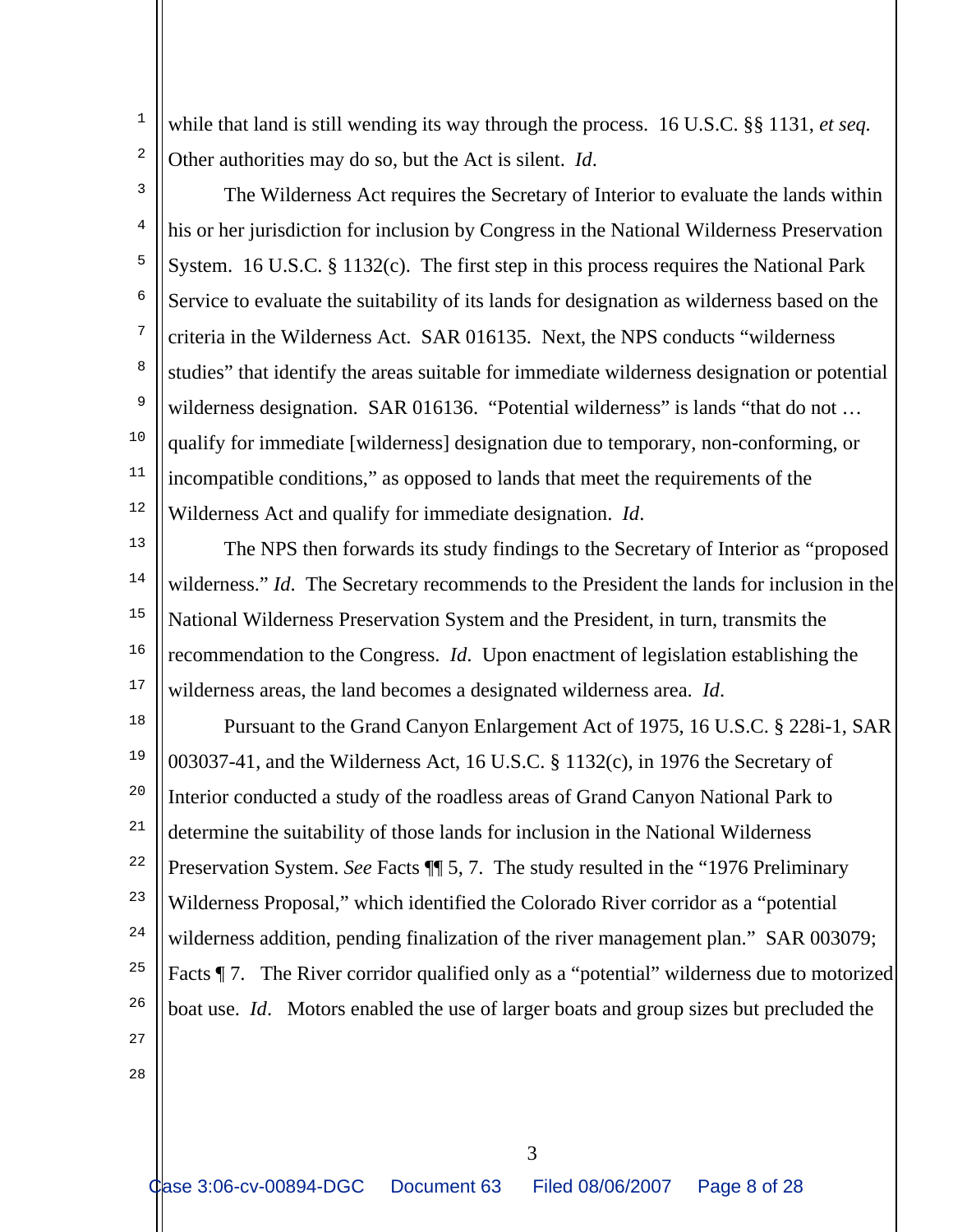Colorado River corridor from meeting the criteria of "providing outstanding opportunities for solitude and for a primitive and unconfined type of recreation." *Id*.

3 4

5

6

7

8

9

10

11

12

13

1

2

14 In 1980, the NPS proposed that the river corridor be designated "potential wilderness." AR 093675, AR 093891, and SAR 005770-005893; Facts ¶ 7. At the time of the 1980 Wilderness Recommendation, the Colorado River Management Plan required the phase-out of motorized boats. SAR 005785; Facts ¶ 18. As such, the river corridor was recommended "as potential wilderness pending the phase-out of non-wilderness use by motorized craft." SAR 005787.The so-called "Hatch Amendment" curtailed the planned phase-out of motors. SAR 005900; Facts ¶ 18. The amendment prohibited federal funds from "being used in the implementation of any management plan for the Colorado River within the Grand Canyon National Park which reduces the number of user days or passenger launches for commercial motorized watercraft excursions for the preferred use period…below that which was authorized for the same period in calendar year 1978." SAR 005896; Facts ¶ 18.

15 16 17 18 19 20 21 22 23 24 25 The 1993 Update to the Final Wilderness Recommendation similarly recommended that the Colorado River be "designated potential wilderness addition pending resolution of the motorized riverboat question." SAR 008307; Facts ¶ 8. NPS opined that the river corridor could not be recommended for immediate designation as wilderness because the levels of motorized use in 1993 "probably contradict [ed] the intent of the wilderness designation." *Id*. In addition, the 1993 Update recommended that a provision be included in any wilderness legislation giving the Secretary the power to reclassify potential wilderness as wilderness when non-conforming uses ceased. *Id*. Congress has not yet acted on the Wilderness Recommendation, however. AR 093675, AR 095089; Facts ¶ 9. As such, the Colorado River corridor remains a potential wilderness area.

26

27

28

 Currently, in the interim between wilderness recommendation and Congressional action, NPS follows the NPS Management Policies and the planning documents for the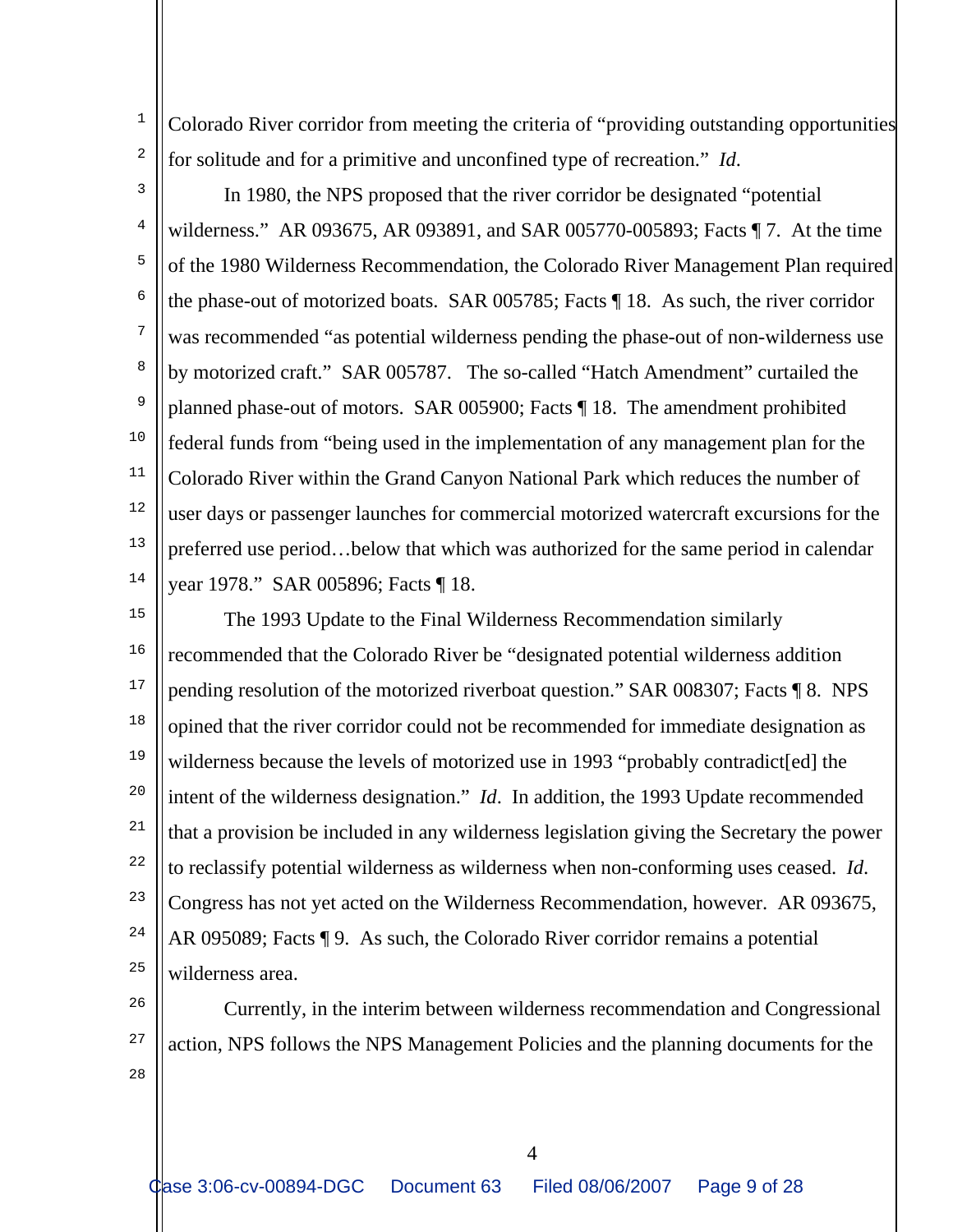1 2 3 4 5 6 7 8 9 10 11 12 13 14 15 16 17 18 19 20 21 22 23 24 25 26 27 28 Grand Canyon National Park in managing proposed and potential wilderness areas. The FEIS states, "Until Congress acts on Grand Canyon National Park Wilderness Recommendation, this section of the Colorado River will be managed as potential wilderness in accordance with NPS Management Policies and the Grand Canyon National Park Wilderness Recommendation as updated in 1993." AR 093892; Facts ¶ 10. The NPS has complied with these policies. Furthermore, the NPS has complied with the Grand Canyon National Park planning documents for managing potential wilderness areas. B. THE NPS IS MANAGING THE COLORADO RIVER CORRIDOR IN ACCORDANCE WITH APPLICABLE AUTHORITIES i. The Wilderness Act does not apply to management of potential wilderness. The Wilderness Act, 16 U.S.C. §§ 1131, *et seq.*, requires that "each agency administering any area *designated as wilderness* shall be responsible for preserving the wilderness character of the area...." 16 U.S.C. § 1133(b) (emphasis added). No lands within the Park have been designated as wilderness.<sup>2</sup> The Colorado River corridor has the status of a "potential wilderness addition" because of the transient, non-conforming motorized uses. AR 093891 ("Action on this [1993 Wilderness] recommendation is still ÷ 2 The NPS has assessed the impact of the CRMP on wilderness character. AR 094645-67; Facts ¶ 53. To evaluate the CRMP's impact on wilderness character, the NPS, in the FEIS, adopted the "definitions and concepts developed through an interagency process to establish a framework for monitoring conditions related to wilderness character…" AR 093894. The framework utilizes the four Wilderness Act qualities of: untrammeled (essentially unhindered and free from human control), natural (ecological systems free from effects of humans), undeveloped (without permanent improvements), and outstanding opportunities for solitude or a primitive and unconfined type of recreation. *Id*.; *See* 16 U.S.C. § 1131(c); Facts ¶ 53. The CRMP excludes "untrammeled" from consideration because of the impact and permanent presence of the Glen Canyon Dam. *Id*.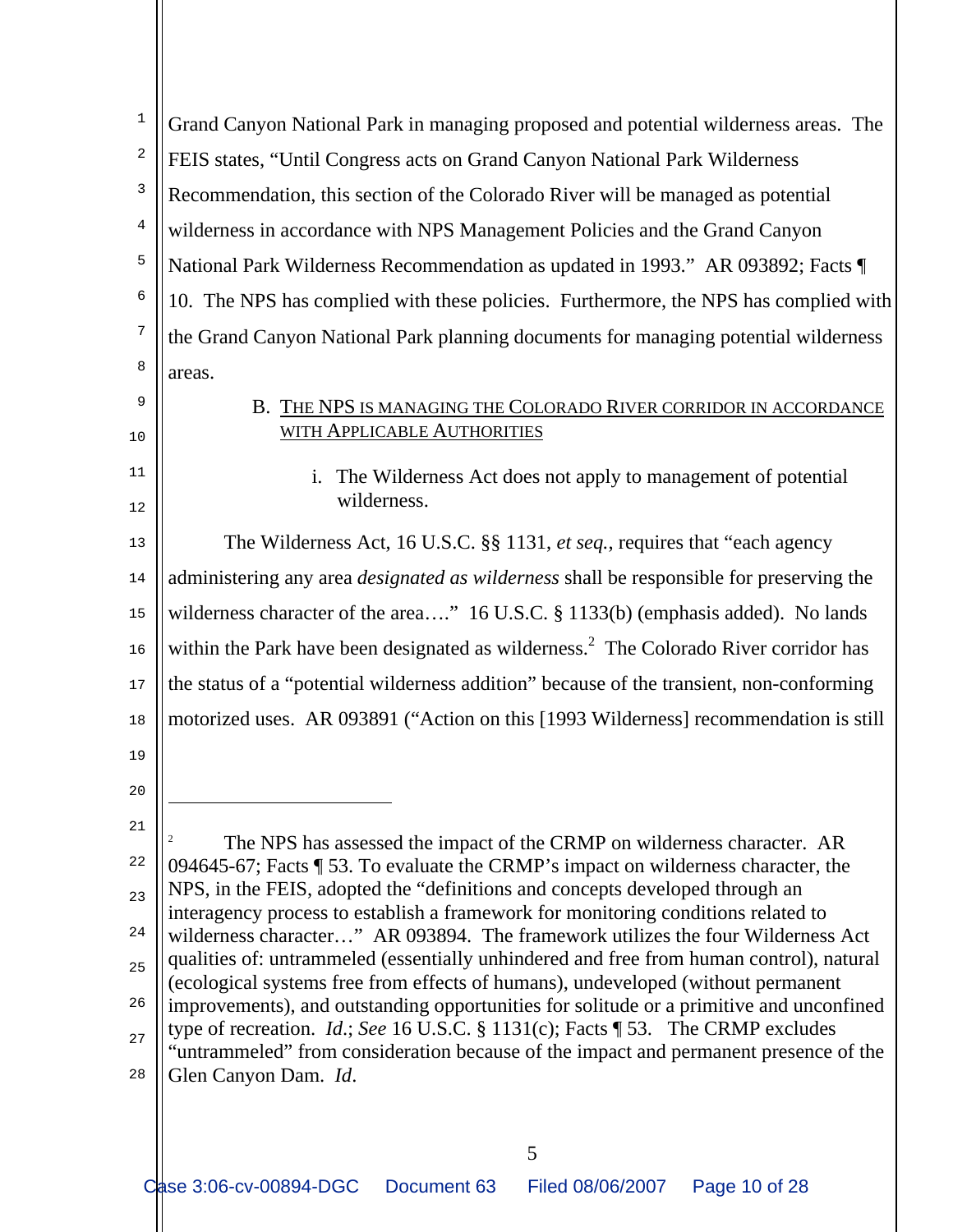| $\mathbf 1$ | pending"). By definition, a potential wilderness is an area with uses that are inconsistent                                                                         |
|-------------|---------------------------------------------------------------------------------------------------------------------------------------------------------------------|
| 2           | with the Wilderness Act. See NPS Management Policies, SAR 016136.                                                                                                   |
| 3           | Because Congress thus far has declined to act on the wilderness designation, the                                                                                    |
| 4           | NPS uses its internal guidance documents for management of the river corridor as<br>a potential wilderness area. The FEIS states, "Until Congress acts on Grand     |
| 5           | Canyon National Park Wilderness Recommendation, this section of the Colorado                                                                                        |
| 6           | River will be managed as potential wilderness in accordance with NPS<br>Management Policies and the Grand Canyon National Park Wilderness                           |
| 7           | Recommendation as updated in 1993." AR 093892; Facts ¶ 10.                                                                                                          |
| 8           | ii. The CRMP complies with the NPS Management Policies'                                                                                                             |
| 9           | requirement that the NPS "seek to remove" non-conforming uses                                                                                                       |
| 10          | from proposed potential wilderness areas.                                                                                                                           |
| 11          | The NPS Management Policies guide management of all NPS lands. SAR                                                                                                  |
| 12          | 016073-206. Chapter Six of the Management Policies, "Wilderness Preservation and                                                                                    |
| 13          | Management," directs management of wilderness areas and areas with wilderness                                                                                       |
| 14          | characteristics in national parks. SAR 016134-143. In adopting the Management                                                                                       |
| 15          | Policies, the National Park Service extended its duty to all lands under its administration                                                                         |
| 16          | that exhibit some wilderness character. SAR 016135. The Management Polices, unlike                                                                                  |
| 17          | the Wilderness Act, define wilderness to "include the categories of suitable, study,                                                                                |
| 18          | proposed, recommended, and designated wilderness. Potential wilderness may be a                                                                                     |
| 19          | subset of any of these five categories." SAR 016136.                                                                                                                |
| 20          | While potential wilderness areas are included in the agency's definition of                                                                                         |
| 21          | wilderness, the Management Policies explicitly recognize the unique challenges to                                                                                   |
| 22          | administration of them. Potential wilderness includes lands "that do not  qualify for                                                                               |
| 23          | immediate [wilderness] designation due to temporary, non-conforming, or incompatible                                                                                |
| 24          | conditions." Id. The general policy for management of wilderness resources requires                                                                                 |
| 25          | NPS to:                                                                                                                                                             |
| 26          | take no action that would diminish the wilderness suitability of an area possessing                                                                                 |
| 27          | wilderness characteristics until the legislative process of wilderness designation<br>has been completed. Until that time, management decisions pertaining to lands |
| 28          |                                                                                                                                                                     |
|             |                                                                                                                                                                     |
|             |                                                                                                                                                                     |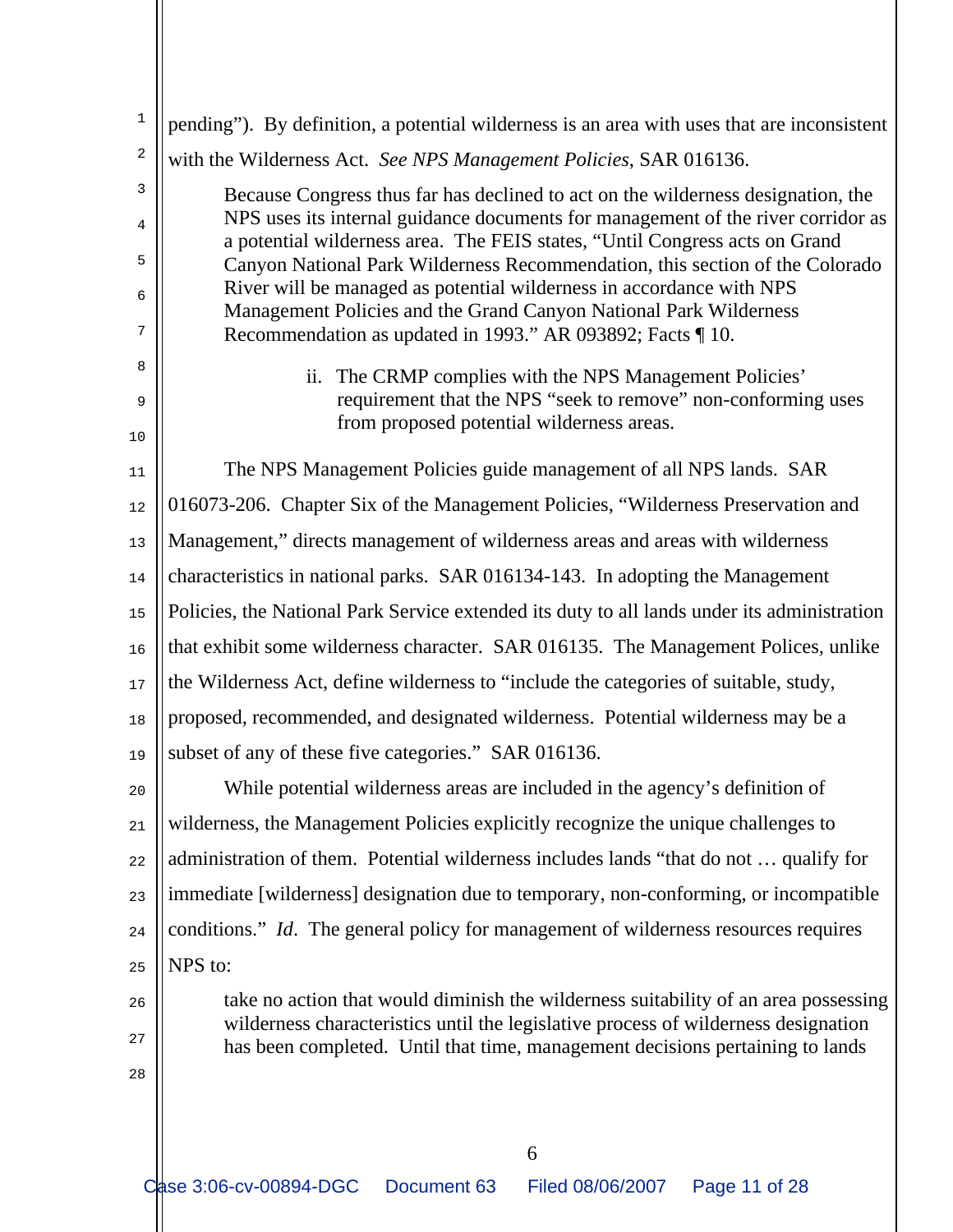qualifying as wilderness will be made in expectation of eventual wilderness designation. *Id*.

3 4 5 6 7 In managing proposed potential wilderness, however, the Policies mandate that NPS manage it "as wilderness *to the extent that existing non-conforming conditions allow*." SAR 016137 (emphasis added). In addition, the NPS "*should seek to remove* from potential wilderness the temporary, non-conforming conditions that preclude wilderness designation." *Id*. (emphasis added).

8

1

2

9 10 11 12 13 14 15 16 17 18 19  $20$ 21 22 23 24 25 The plain language of the Management Policies sets only an aspirational standard for the removal of non-conforming uses from potential wilderness areas. The Management Policies do not state that the NPS "*shall*" remove all non-conforming uses immediately. Rather, NPS must try, *i.e.* "seek to remove," those uses. SAR 016137. There is a long history of potential wilderness areas with temporary, nonconforming, or incompatible uses -- much like the motors in the Grand Canyon - eventually becoming actual designated wilderness. For example, Congress designated potential wilderness in Chiricahua National Monument, Haleakala National Park, Isle Royale National Park, Joshua Tree National Monument, and Shenandoah National Park. SAR 012096; Pub. L. No. 84-567. Thereafter, the Secretary of the Interior exercised the authority to designate the potential wilderness as actual wilderness when the uses "prohibited by the Wilderness Act have ceased." Pub. L. No. 84-567; Pub. L. No. 95- 625. *See also* 48 Fed. Reg. 12,842 (March 28, 1983) (designating 138 of 231 acres of potential wilderness in Isle Royale National Park as wilderness); 62 Fed. Reg. 28,729 (May 27, 1997) (designating 3,502.2 acres of potential wilderness as wilderness in Joshua Tree National Park); 67 Fed. Reg. 6,944 (Feb. 14, 2002) (designating 5,449 acres of potential wilderness as wilderness in Haleakala National Park). In sum, areas with temporary, non-conforming uses can "graduate" to full wilderness status. The prior

- 26
- 27
- 28

conflicting uses do not disqualify them.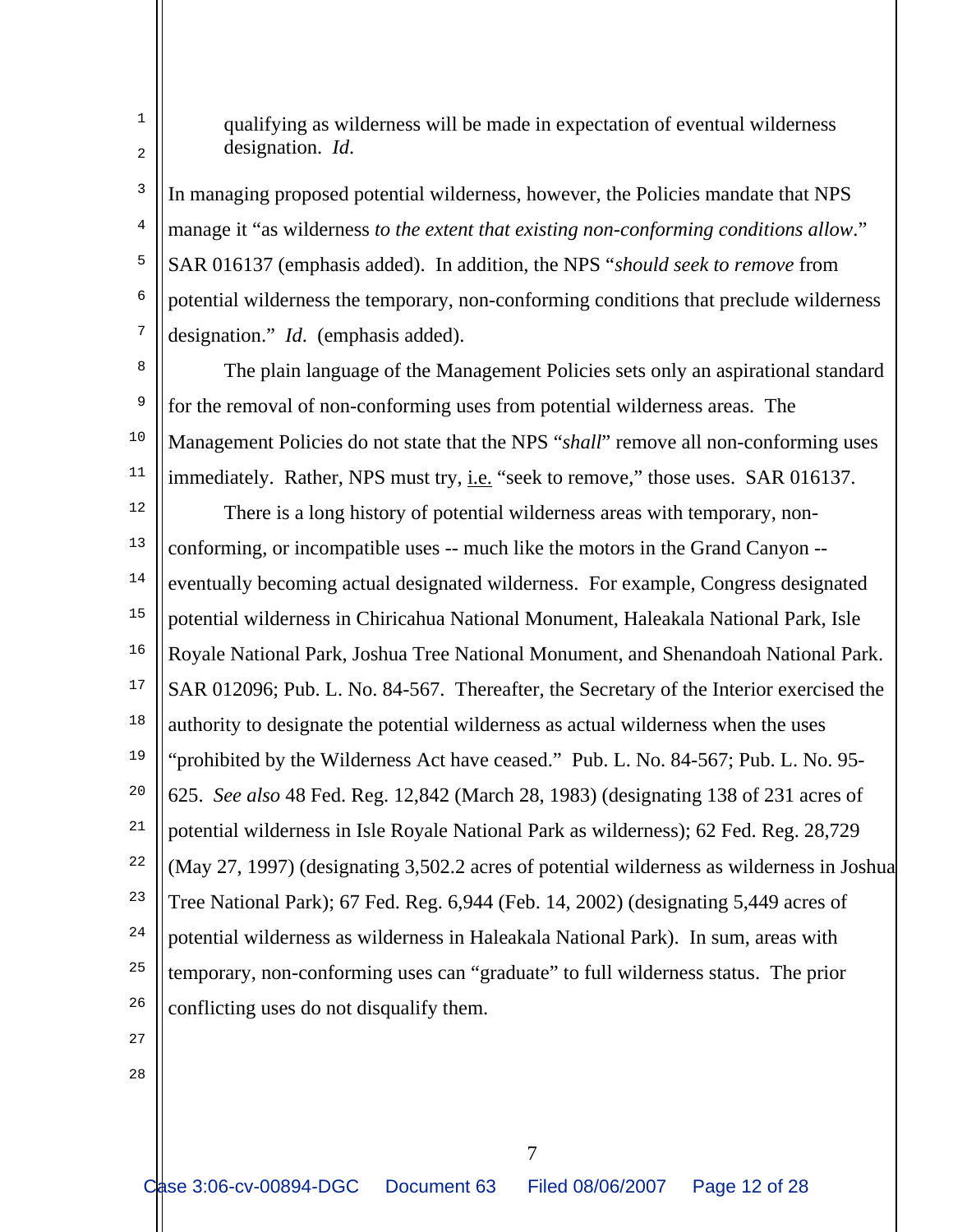1 2 3 4 5 6 7 8 The CRMP complies with the Management Policies for administration of potential wilderness areas, and Plaintiffs do not show the contrary. *See* Pl. Br. 6-10. The FEIS and ROD demonstrate that the NPS has decreased the presence of motorized boats in the river corridor by creating a 6 ½ month motor-free period each year. AR 093701. NPS has also reduced the maximum group size and maximum trip length. AR 093701.<sup>3</sup> Therefore, the NPS has greatly limited the temporary, non-conforming use of motorized boats from the potential wilderness of the Colorado River corridor, fulfilling its duty under the Management Policies.

9 10

11

iii. The CRMP fulfills the requirements of the Grand Canyon planning documents, including the General Management Plan, regarding wilderness character.

12 13 14 15 16 17 18 19 20 21 22 Plaintiffs also claim that the NPS violated its duty to protect the wilderness character, as required by the Grand Canyon General Management Plan ("GMP"), by allowing motorized uses in the CRMP. Pl. Br. 3-5. Plaintiffs ignore the fact that the GMP sets the broad management objectives but leaves it to the CRMP to set the specific objectives for the Colorado River corridor. The GMP "provides a foundation from which to protect park resources while providing for meaningful visitor experiences." AR 093352. NPS issued the Grand Canyon General Management Plan in 1995. SAR 010126-99; Facts ¶ 19. In accord with the NPS Management Policies, the GMP requires that the NPS "treats all proposed wilderness areas as wilderness…" SAR 010188. Additionally, a Management Objective states: "Manage areas meeting the criteria for wilderness designations as wilderness." SAR 010138. Finally, the GMP states that the

つつ

i

24

25 26 27 28 <sup>3</sup> Specifically, whereas the previous plan prohibited motors only from September 15 to December 15, the 2005 CRMP extends the "no motors" months from September 16 to March 31. *Id.*; Facts ¶ 48. The maximum group size, including guides, for commercial motor trips was decreased from forty-three year around to thirty-two in the summer season (May to August) and twenty-four in the remainder of the year. *Id*.; Facts ¶ 42. In addition, maximum trip length of commercial motor trips was shortened by eight days in the summer and by six days in the shoulder seasons.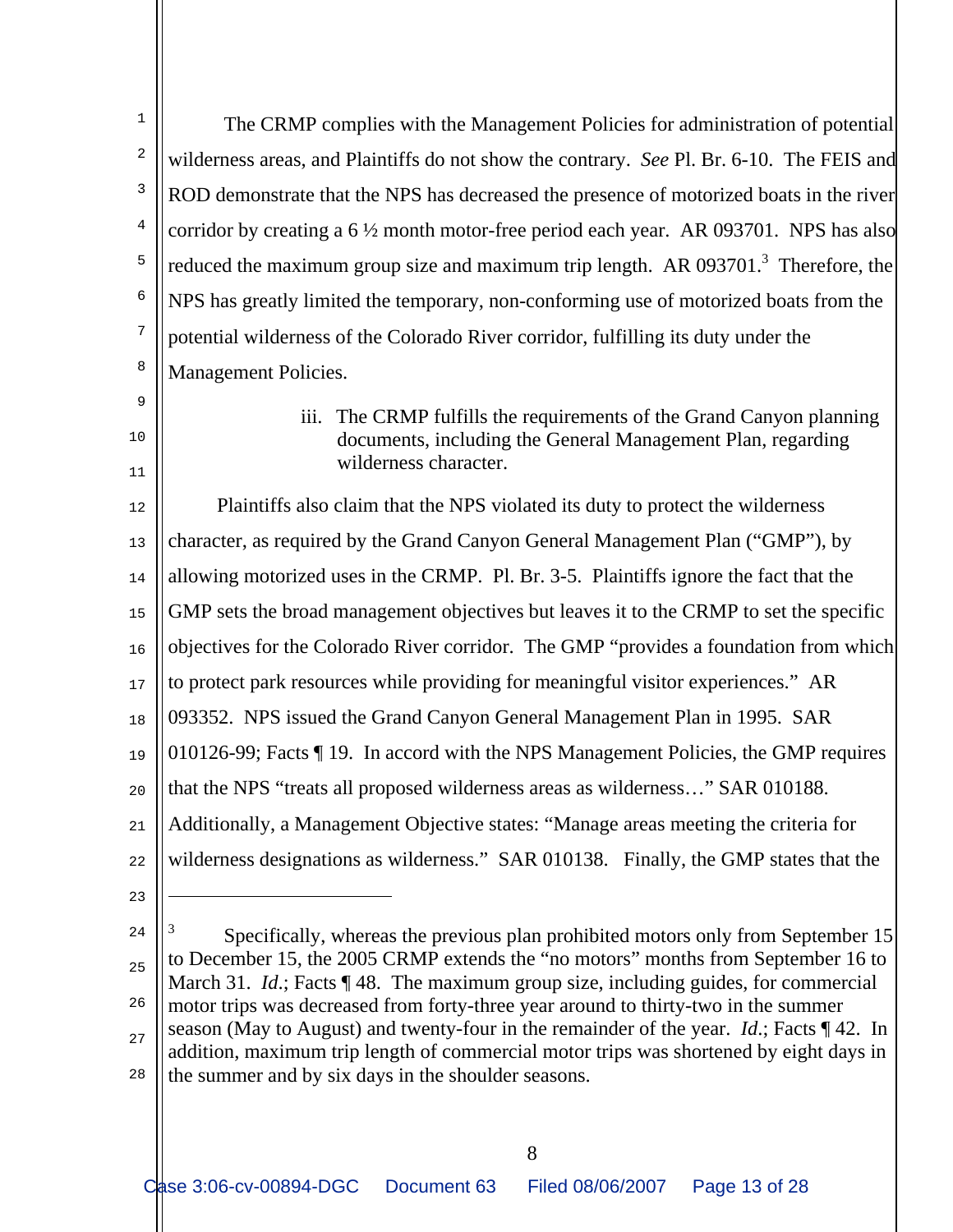1 2 management of proposed wilderness areas "should preserve the wilderness values and character." SAR 010137.

3 4 5 6 7 8 9 10 11 12 13 The GMP defers the duty for management of the Colorado River corridor to the CRMP, however. SAR 010188; Facts ¶ 20. Regarding the relationship between the two plans, the FEIS states that "the management objectives in the *General Management Plan* were developed with the presumption that discrete objectives would be developed specifically for the *Colorado River Management Plan*." AR 093670. Furthermore, the GMP expressly recognizes that only the CRMP will address the use of motorized boats on the Colorado River. SAR 010188 ("The use of motorboats will be addressed in the revised [Colorado River Management] plan, along with other river management issues identified in the scoping process."); SAR 010142 ("Provide a wilderness river experience on the Colorado River (this objective will not affect decisions regarding the use of motorboats on the river).").

- 14
- 15

16

17

18

28

C. AUTHORIZATION OF TEMPORARY, NON-CONFORMING USES DOES NOT PERMANENTLY INJURE WILDERNESS CHARACTER OR PROHIBIT EVENTUAL WILDERNESS DESIGNATION.

i. Areas with non-conforming uses remain eligible for wilderness designation.

19 20 21 22 つつ 24 25 26 27 Plaintiffs argue that the NPS violated the Wilderness Act by authorization of "temporary or transient" motor use on the Colorado Rivers. As discussed above, however, the Wilderness Act applies, by its terms, to designated wilderness areas only. Furthermore, plaintiffs contradict themselves by arguing that "there is nothing temporary nor [sic] transient about the disturbances caused by motorized boats," while conceding that the "Colorado River qualifies as potential wilderness *because* transient motorboat use can be phased out." Pl. Br. 12. As shown above, the NPS can allow non-conforming uses in potential wilderness areas if eventual elimination of these uses will leave areas "unimpaired for future use and enjoyment as wilderness." SAR 016135.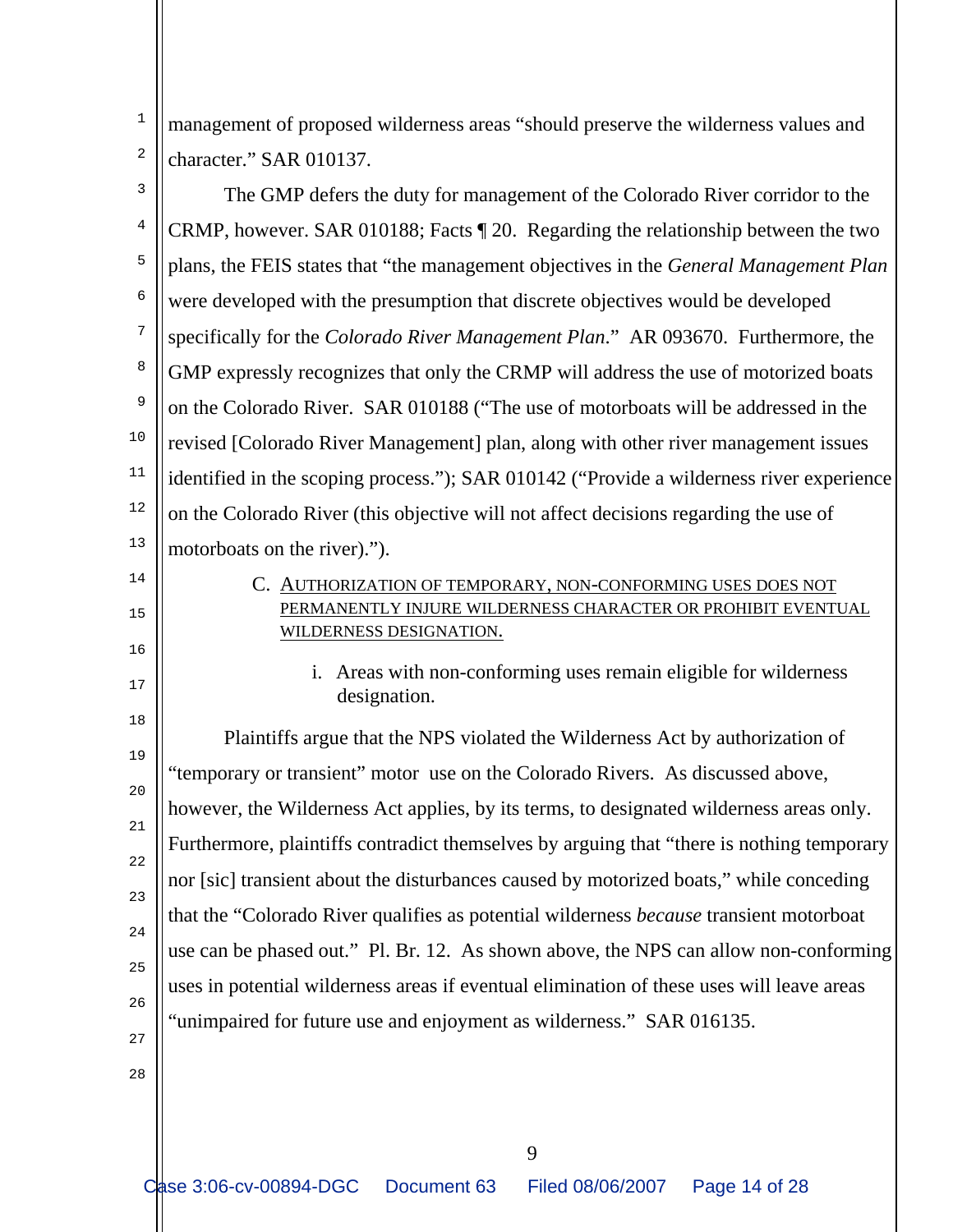| $\mathbf{1}$   | The underlying assumption of Plaintiffs' argument appears to be that wilderness                                                                                           |
|----------------|---------------------------------------------------------------------------------------------------------------------------------------------------------------------------|
| 2              | designation is reserved only for pristine, untouched wilderness. This is not so. The                                                                                      |
| 3              | definition of wilderness requires only that "the imprint of man's work is substantially                                                                                   |
| $\overline{4}$ | unnoticeable." 16 U.S.C. $\S$ 1131(c)(3). The NPS Management Polices state that when                                                                                      |
| 5              | lands are being reviewed for wilderness suitability,                                                                                                                      |
| 6              | [I] ands that have been logged, farmed, grazed, mined, or otherwise utilized in                                                                                           |
| 7              | ways not involving extensive development or alteration of the landscape may also<br>be considered suitable for wilderness designation, if, at the time of assessment, the |
| 8<br>9         | effects of these activities are substantially unnoticeable or their wilderness<br>character could be maintained or restored through appropriate management                |
| 10             | actions. SAR 016135.                                                                                                                                                      |
| $11\,$         | Furthermore, the Management Policies instruct that lands should not be excluded from                                                                                      |
| $12$           | review for wilderness suitability "solely because of existing rights or privileges" Id.                                                                                   |
| 13             | Instead, if the lands "possess wilderness character, they may be includedso that they                                                                                     |
| 14<br>15       | can be considered for designation as wilderness or potential wilderness." Id.                                                                                             |
| 16<br>17       | Ample precedent exists for designation of wilderness with prior<br>ii.<br>nonconforming uses.                                                                             |
| 18             | One wilderness area that was designated after intensive use of the land is the                                                                                            |
| 19             | Shenandoah Wilderness in Shenandoah National Park. Pub. L. No. 94-567(1)(m). In                                                                                           |
| 20             | 1976, 17,019 acres in Shenandoah National Park were designated as wilderness and 560                                                                                      |
| 21             | acres as potential wilderness. <i>Id</i> . The wilderness areas included land that had returned to                                                                        |
| 22             | "a primarily forested condition after having been extensively logged, burned, farmed,                                                                                     |
| 23             | grazed, mined, and inhabited and built upon by several generations of people."                                                                                            |
| 24             | Shenandoah National Park Backcountry/Wilderness Plan, August 1998, Chap. 5, p. 2.                                                                                         |
| 25             | See also shenandoah.national-park.com/info.htm#wild. In designating the Shenandoah                                                                                        |
| 26             | Wilderness, among other wilderness designations, Congress recognized that "wilderness"                                                                                    |
| 27             | values could be restored to the landscape." National Park Service Wilderness Task Force                                                                                   |
| 28             | Report, 15; SAR 008726.                                                                                                                                                   |
|                |                                                                                                                                                                           |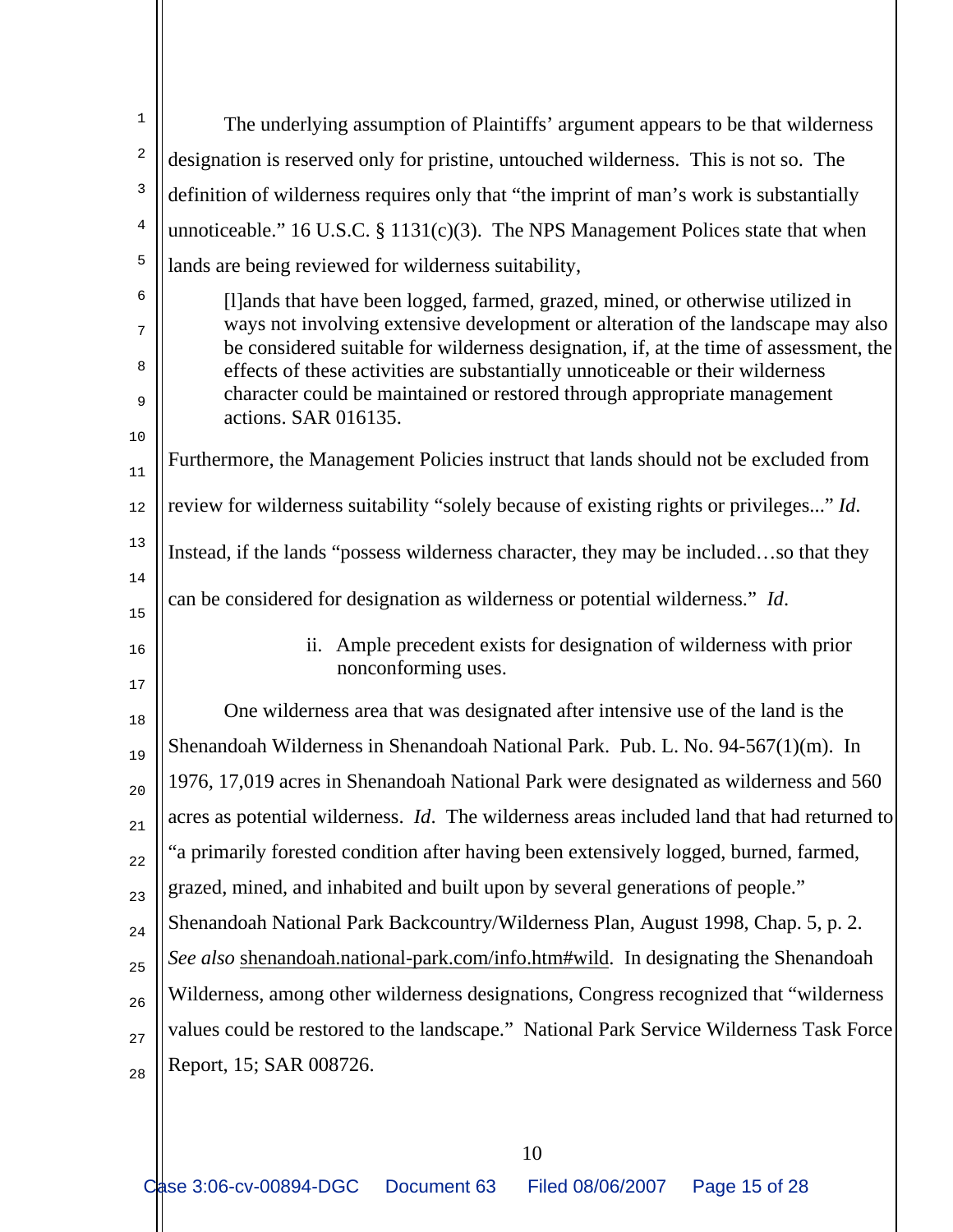1 2 3 4 5 6 When it designates wilderness areas, Congress has the option of completely prohibiting any prior conflicting use as long as the impaired wilderness characteristic is restored. This was the case in the designation of the Boundary Waters Canoe Area Wilderness, the River of No Return Wilderness, and the Sylvania Wilderness. As shown by these examples, prior use of motorboats does not necessarily impair or prohibit wilderness designation.

7 8 9 10 11 12 13 14 The Boundary Waters Canoe Area Wilderness is located along the Minnesota-Canada border and contains a network of over 1,000 lakes. *Minnesota v. Block*, 660 F.2d 1240, 1245 (8th Cir. 1981). There, prior motorized use did not inhibit restoration of wilderness characteristics when motors were removed from certain areas. *Friends of the Boundary Waters Wilderness v. Bosworth*, 437 F.3d 815, 819 (8th Cir. 2006). In response to "'threatened deterioration of wilderness from excessive use,' Congress enacted the Boundary Waters Canoe Area Wilderness Act," which prohibited motorboat use on approximately three-quarters of the waters within the wilderness area.<sup>4</sup> *Id*.

15 16 17 18 19 20 In the Frank Church River of No Return Wilderness, Congress restricted the use of motorboats to only one section of the Salmon River. Central Idaho Wilderness Act of 1980, Pub. L. No. 96-312, § (9). Motorboats on this section of the Salmon River are permitted "at a level not less than the level of use which occurred during calendar year 1978." *Id*. Motorboats are not allowed on any other waterways within the Frank Church River of No Return Wilderness, including the Middle Fork of the Salmon River. *Id*.

21 22 23 24 Finally, the restriction of motorboats in the Sylvania Wilderness in Michigan demonstrates that Congress often designates wilderness with the full awareness that motorized, non-conforming uses existed prior to the time of designation. Congress designated the Sylvania Wilderness in § (3)(b) of the Michigan Wilderness Act of 1987.

25

÷

26 27 28 4 GCPBA does not, by its citation to the limited use of motors in the Boundary Waters wilderness, endorse this result in Grand Canyon National Park. It uses this and the other examples provided above only to show that the current use of motors on the Colorado River does not disqualify the area from eventual designation as wilderness.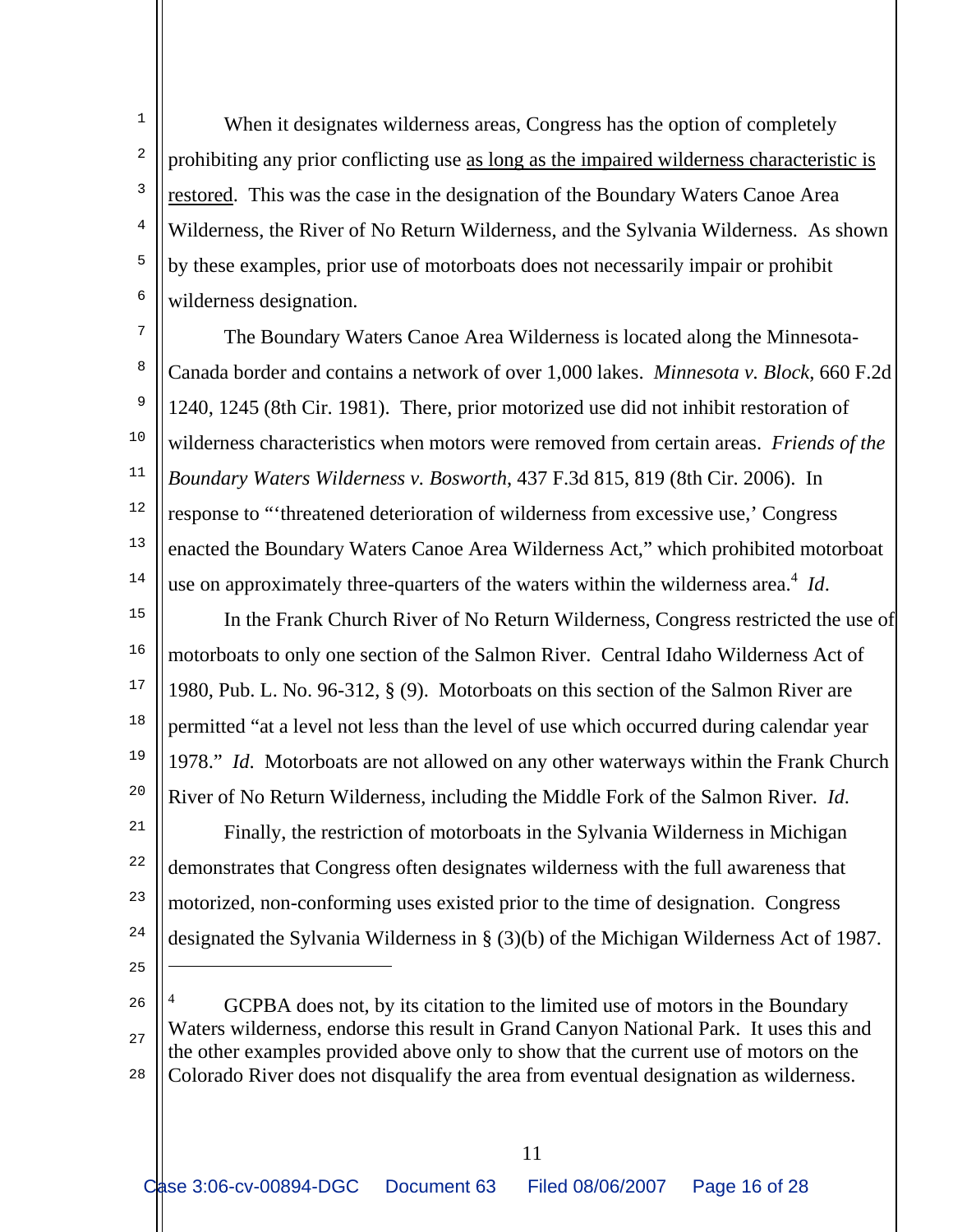1 2 3 4 5 6 7 Pub. L. No. 100-184. Testimony before Congress revealed that motorboats had been used on several lakes within the area. 133 Cong. Rec. H1813-06 (statements of Mr. Marlenee) ("the area designated as the Sylvania Wilderness contains several lakes on which motorboats are currently used."). Currently, motorboats are prohibited on the lakes within the Sylvania Wilderness Area, with the exception of electric motors on one lake that is only partially within the wilderness boundary. *Stupak-Thrall v. Glickman*, 988 F. Supp. 1055, 1065 (W.D. Mich. 1997).

8

9

10

11

12

 As shown, previous use -- or even continuing use -- of motors does not hinder Congress' ability to designate an area as wilderness under the Wilderness Act. The Colorado River corridor remains suitable for unqualified wilderness designation with complete removal of the non-conforming motorized use.<sup>5</sup> As such, the rationale in the CRMP for authorization of continued motorboat use is not arbitrary and capricious.

- 13
- 14

iii. The temporary use of motorboats does not impair the River from eventual wilderness designation.

15 16 17 18 19  $20$ 21  $22$ 23 Plaintiffs argue that the current use of the Colorado River by motorized boats 1) is not allowed under the Wilderness Act, and 2) is not temporary or transient. Motorboats in the Colorado River corridor have been recognized as a temporary, non-conforming use since 1976. SAR 003079. It is precisely because of the motorboats that the corridor has the status of a "potential" wilderness addition. As discussed above, the characterization as potential wilderness presumes that the non-conforming or incompatible use is temporary and can be removed. Plaintiffs concede that, "by definition, the nonconforming uses that the Park Service must 'seek to remove' from potential wilderness areas include any bona fide 'temporary or transient' uses." Pl. Br. 11 (citations omitted).

24 25

÷

<sup>26</sup> 27 28 5 GCPBA notes that Congress could also provide that the Colorado River remain potential wilderness, "with the authority in the Secretary to elevate it to full wilderness after eliminating motors. Congress could also designate the River as wilderness with an exemption for established motor use under  $\S 4$  (d)(1) of the Wilderness Act. GCPBA does not endorse either option at this time.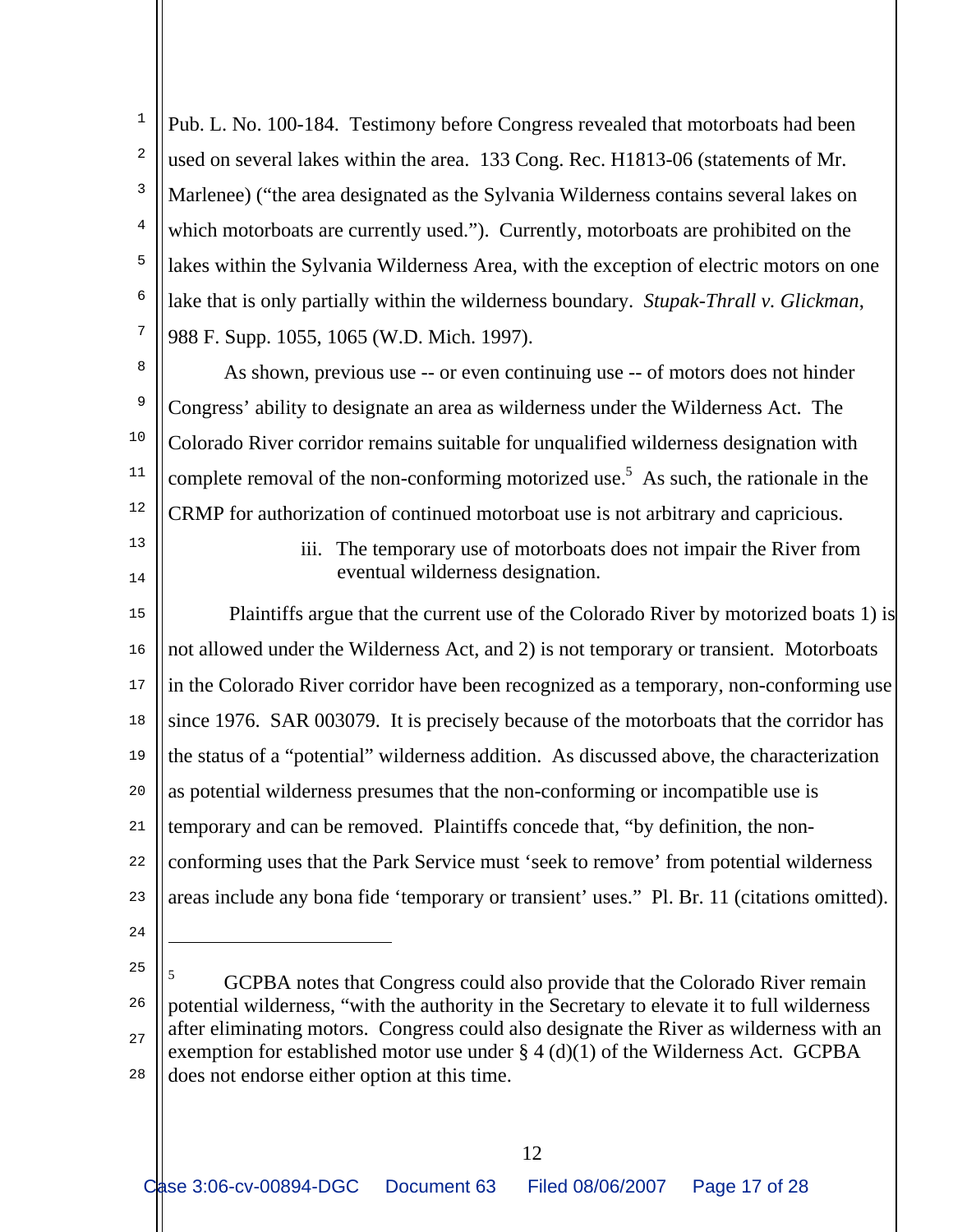The CRMP specifically limits motorized use to  $5\frac{1}{2}$  months of the year, thus fulfilling its duty to "seek to remove" the non-conforming, temporary use.

2 3

4

5

6

7

8

9

10

11

12

1

 The FEIS demonstrates that motors have minimal impact on wilderness characteristics such as water quality and air quality. In analysis of impacts on water quality, the FEIS found that the CRMP "would not result in the impairment of water quality in Grand Canyon National Park." AR 093051. Additionally, the FEIS recognizes that conversion to four-stroke motors from two-stroke motors, completed in 2001, "is thought to have substantially reduced water pollution from exhaust." AR 093039; *see also* Facts ¶ 46. Air quality impacts are also minor. AR 093082-84. The FEIS concluded, '[e]missions from recreational use of the Colorado River under [the CRMP] would result in a generally small (less than 5%) contribution to air pollution produced in the Grand Canyon." AR 093084.

13 14 15 16 17 18 The FEIS also finds that the soundscape of the Colorado River corridor "would benefit overall under [the CRMP] compared to Alternative  $A<sup>6</sup>$  during the peak season, but impacts would be slightly greater in the shoulder and winter seasons, due primarily to increased use levels." AR 093132. (The increased use levels will occur because of the additional noncommercial permits awarded during these periods). Thus, the CRMP does not cause an adverse impact on the soundscape at Grand Canyon National Park.

19 20 21 In conclusion, the Colorado River corridor remains suitable for wilderness designation, and current motorized uses do not constrain Congress from designating the area as wilderness.

> D. MANY IMPORTANT COMMENTS ON THE DRAFT ENVIRONMENTAL IMPACT STATEMENT RECOGNIZED THAT IMMEDIATE REMOVAL OF MOTORIZED USE IS NOT REQUIRED.

 Plaintiff's own comments to the DEIS recognized that immediate removal of motorized boats from the Colorado River corridor is simply not required by any law or

26 27

 $22$ 

つつ

24

 $25$ 

- 28
	- 6

i

Alternative A is the "No-Action Alternative."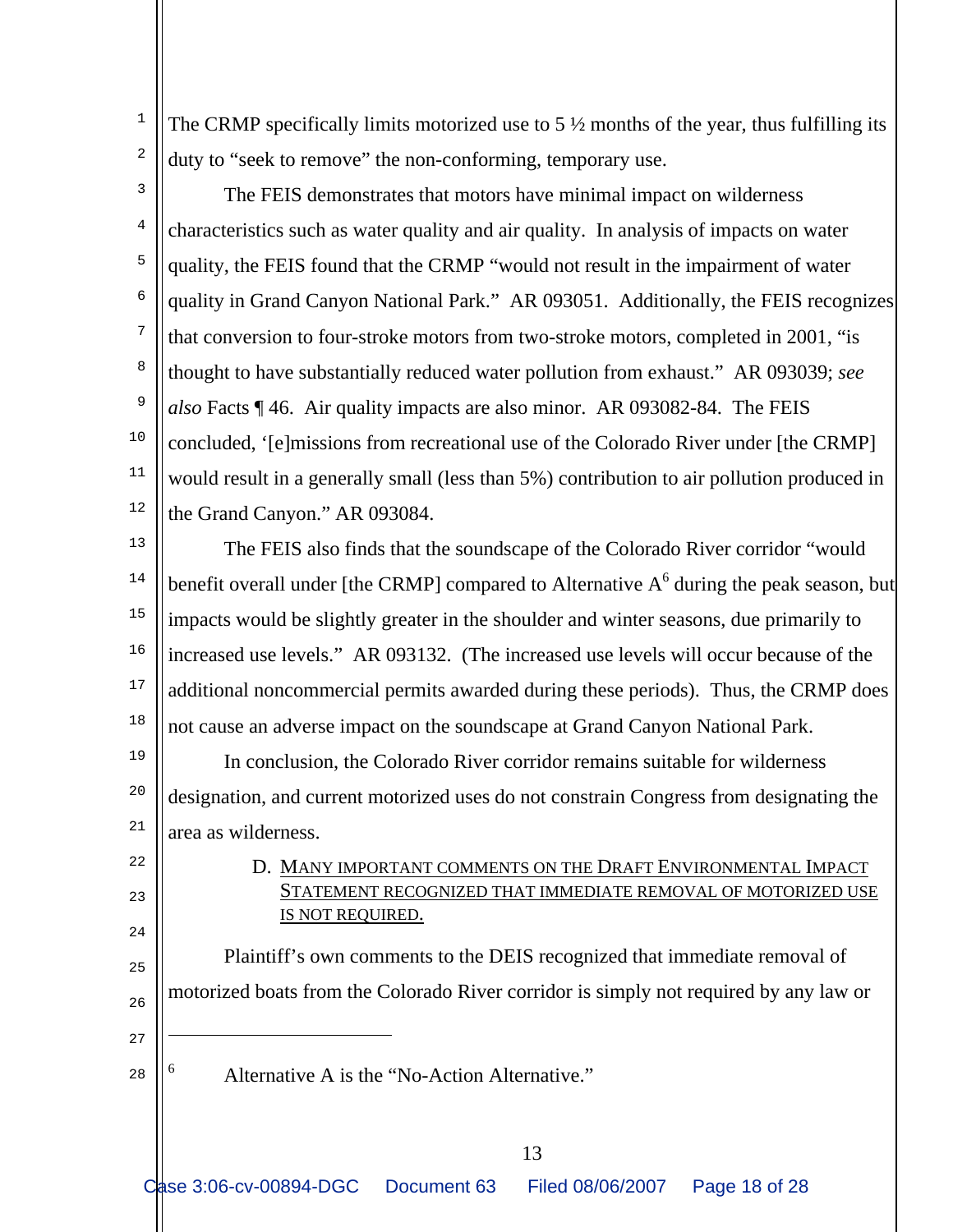| 1      | regulation. Instead, the comments endorse a plan to "phas[e] out motorized use over a                                                                              |  |
|--------|--------------------------------------------------------------------------------------------------------------------------------------------------------------------|--|
| 2      | reasonable time period not to exceed 10 years." AR 050222.                                                                                                         |  |
| 3      | Several other comments on the DEIS acknowledged that motors do not need to be                                                                                      |  |
| 4      | immediately removed from the park to fulfill the NPS' management duties. For instance,                                                                             |  |
| 5      | the Grand Canyon Trust stated:                                                                                                                                     |  |
| 6      | The Park Service's preferred alternative H cuts the period of time in which                                                                                        |  |
| 7      | motorized uses are permitted from nine to six months. This is a step in the right<br>direction. We appreciate the highly charged politics of the wilderness/motors |  |
| 8      | issue and the complexity of decision making involved. Nonetheless, we                                                                                              |  |
| 9      | encourage the park to gradually phase-out motorized use, a policy that is<br>consistent with wilderness management and use. AR 050381.                             |  |
| 10     |                                                                                                                                                                    |  |
| 11     | The Wilderness Society also promoted the phase-out of motorized use over time.                                                                                     |  |
| 12     | While opining that the preferred alternative is insufficiently strict on phase-out, the                                                                            |  |
| 13     | Wilderness Society recognized "the controversy with motorized use in the Colorado                                                                                  |  |
| 14     | River corridor and the historic difficulty in implementing the mandate of the Wilderness                                                                           |  |
| 15     | Act." AR 050265. As such, the Wilderness Society endorsed "phasing out motorized                                                                                   |  |
| 16     | use over a reasonable time period." AR 050267.                                                                                                                     |  |
| $17$   | Thus, both Plaintiffs and other leading advocates of wilderness protection concede                                                                                 |  |
| 18     | that immediate removal of motors is not required by the law.                                                                                                       |  |
| 19     | THE NATIONAL PARK SERVICE HAS NOT VIOLATED ITS DUTIES<br>П.                                                                                                        |  |
| $20\,$ | UNDER THE ORGANIC ACT                                                                                                                                              |  |
| 21     | Plaintiffs argue that the National Park Service has violated the Organic Act for                                                                                   |  |
| 22     | two reasons. First, despite the fact that the CRMP establishes a 50-50 allocation of                                                                               |  |
| 23     | permits between commercial and private boaters, plaintiffs claim that the allocation of                                                                            |  |
| 24     | river permits interferes with free access to the Colorado River. Second, plaintiffs claim                                                                          |  |
| 25     | that the NPS' determination of non-impairment of the natural soundscape is arbitrary and                                                                           |  |
| 26     | capricious.                                                                                                                                                        |  |
| 27     |                                                                                                                                                                    |  |
| 28     |                                                                                                                                                                    |  |
|        |                                                                                                                                                                    |  |
|        | 14                                                                                                                                                                 |  |
|        | Case 3:06-cv-00894-DGC<br>Document 63<br>Filed 08/06/2007<br>Page 19 of 28                                                                                         |  |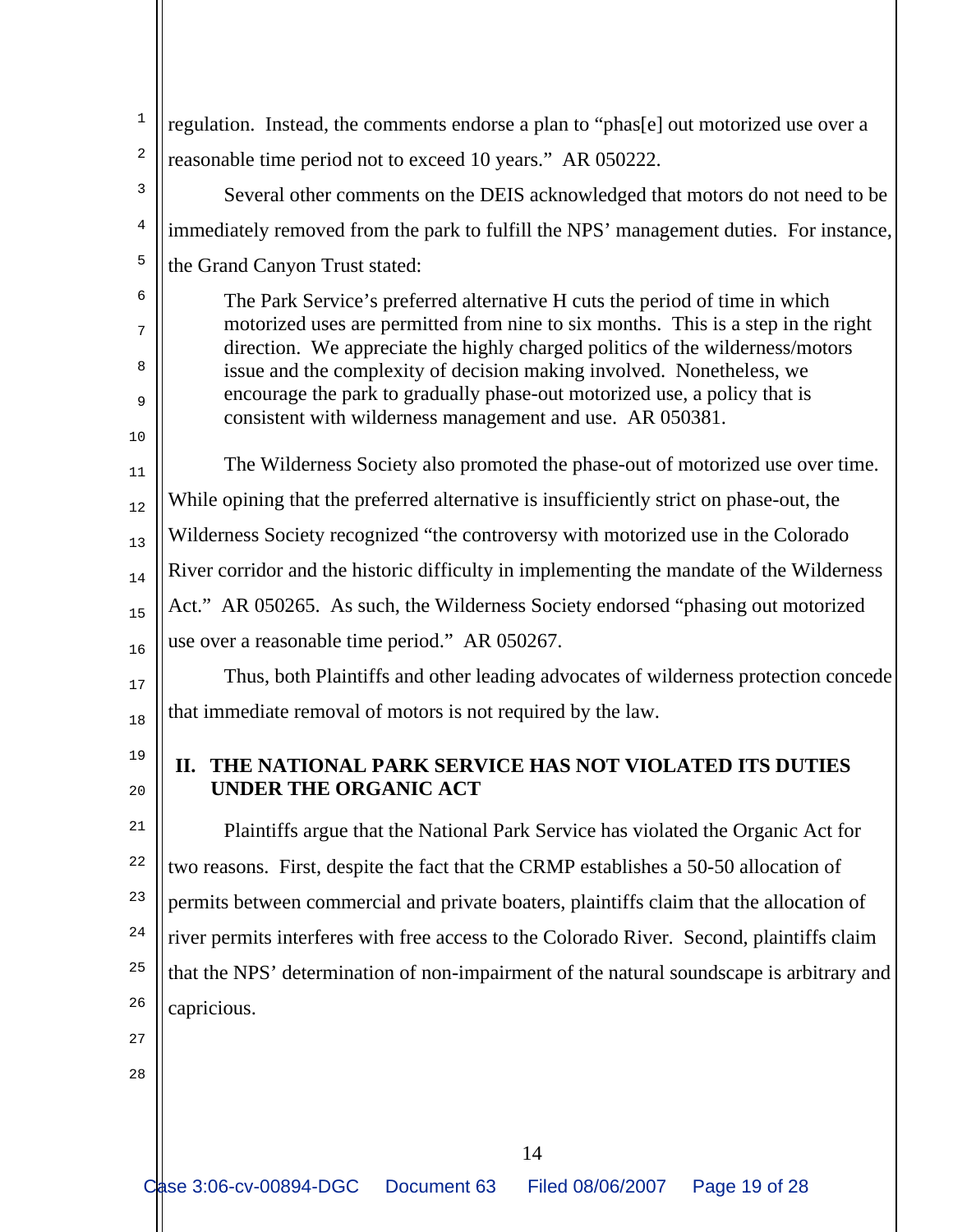| 1  | The Organic Act, which established the National Park Service, mandates that the                                                                                   |
|----|-------------------------------------------------------------------------------------------------------------------------------------------------------------------|
| 2  | Park Service:                                                                                                                                                     |
| 3  | promote and regulate the use of the Federal areas known as national parksby                                                                                       |
| 4  | such means and measures as conform to the fundamental purposes of the said<br>parkswhich purpose is to conserve the scenery and the natural and historic          |
| 5  | objects and the wildlife therein and to provide for the enjoyment of the same in                                                                                  |
| 6  | such manner and by such means as will leave them unimpaired for the enjoyment<br>of future generations. 16 U.S.C. § 1.                                            |
| 7  |                                                                                                                                                                   |
| 8  | The National Park Service has complied with the mandate of the Organic Act by                                                                                     |
| 9  | providing for the enjoyment of the park through the river rafting experience while                                                                                |
| 10 | conserving the scenery of the Colorado River corridor for future generations.                                                                                     |
| 11 | A. THE NATIONAL PARK SERVICE'S RIVER PERMIT ALLOCATION SYSTEM IS                                                                                                  |
| 12 | BASED ON APPROPRIATE AND IDENTIFIABLE STANDARDS AND THEREFORE IS<br>NOT ARBITRARY AND CAPRICIOUS.                                                                 |
| 13 |                                                                                                                                                                   |
| 14 | Plaintiffs argue that the allocation system established by the CRMP is arbitrary                                                                                  |
| 15 | and capricious because it "inequitably favors access, temporally and in quantity, by                                                                              |
| 16 | private commercial users who can afford to pay for guided trips" Pl. Br. 28.                                                                                      |
| 17 | Specifically, they claim that the NPS did not allocate "use pursuant to any identifiable or                                                                       |
| 18 | appropriate standards" and that the allocation is inequitable. Pl. Br. 24.                                                                                        |
| 19 | The Organic Act mandates that "no natural curiosities, wonders, or objects of                                                                                     |
| 20 | interest shall be leased, rented, or granted to anyone on such terms as to interfere with                                                                         |
| 21 | free access to them by the public." 16 U.S.C. § 3. The Organic Act does not direct how                                                                            |
|    | the NPS should carry out its mandate of providing for enjoyment of the parks and the                                                                              |
| 22 | conservation of resources, however. Courts have recognized that:                                                                                                  |
| 23 | [T] he Organic Act is silent as to how the protection of park resources and their                                                                                 |
| 24 | administration are to be effected. Under such circumstances, the Park Service has<br>broad discretion in determining which avenues best achieve the Organic Act's |
| 25 | mandate. National Wildlife Federation v. National Park Service, 669 F. Supp.                                                                                      |
| 26 | 384, 391 (D. Wyo. 1987) (citations omitted).                                                                                                                      |
| 27 |                                                                                                                                                                   |
| 28 |                                                                                                                                                                   |
|    |                                                                                                                                                                   |
|    | 15                                                                                                                                                                |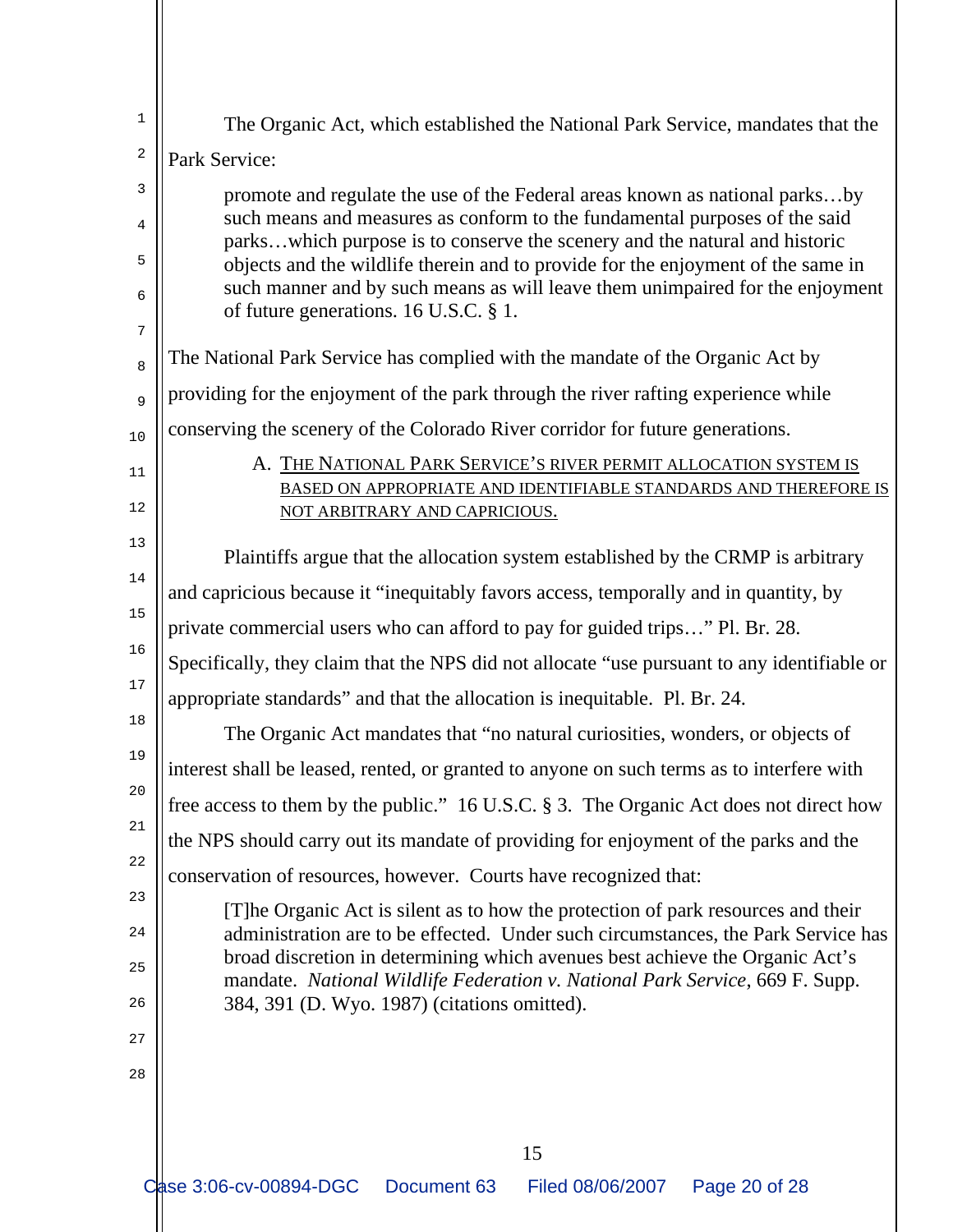| 1              | In addition, the "Secretary of Interior, acting through the National Park Service, has the                                                                          |
|----------------|---------------------------------------------------------------------------------------------------------------------------------------------------------------------|
| 2              | authority to determine what use of park resources are appropriate public uses, and what                                                                             |
| $\mathsf 3$    | proportion of a park's limited resources are available for such use." Eiseman v. Andrus,                                                                            |
| $\overline{4}$ | 433 F. Supp. 1103, 1106 (D. Ariz. 1977) (citing 16 U.S.C. § 3). Thus, Congress has                                                                                  |
| 5              | granted the NPS considerable discretion in carrying out the allocation.                                                                                             |
| 6              | The Organic Act also requires the Secretary of the Interior to promulgate rules                                                                                     |
| 7              | regarding the "use and management of the parks" 16 U.S.C. § 3; Facts ¶ 3. Pursuant                                                                                  |
| 8              | to this mandate, the Secretary promulgated 36 C.F.R. $\S$ 7.4(b), which regulates                                                                                   |
| 9              | whitewater boat trips on the Colorado River. Facts $\P$ 4. The regulation states,                                                                                   |
| $10$           | The National Park Service reserves the rights to limit the number of [river] permits                                                                                |
| 11             | issued, or the number of persons traveling on trips authorized by such permits<br>when, in the opinion of the National Park Service, such limitations are necessary |
| 12             | in the interest of public safety or protection of the ecological and environmental                                                                                  |
| 13             | values of the area. $36$ C.F.R. § 7.4(b)(3).                                                                                                                        |
| 14             | In 1973, in response to "the greatly increased and intensified use of the Colorado"                                                                                 |
| $15$           | River for rafting and boating, and the resulting ecological threat to the River, the National                                                                       |
| 16             | Park Service began to limit the number of user days allowed" <i>Eiseman</i> , 443 F. Supp.                                                                          |
| $17$           | at 1104. The NPS capped the total user days at 96,600 and allocated 89,000 of those days                                                                            |
| 18             | to commercial boaters and 7,600 to private boaters as part of an interim management                                                                                 |
| 19             | plan, a 92-8 split. $Id$ .; Facts $\P$ 14. Private boaters challenged the apportionment between                                                                     |
| 20             | private and commercial boaters. Wilderness Public Rights Fund v. Kleppe, 608 F.2d                                                                                   |
| 21             | 1250, 1252 (9th Cir. 1979). In this case, the private boaters claimed:                                                                                              |
| 22             | [T] here is no justification for allocating between commercial and noncommercial                                                                                    |
| 23             | use, and that to do so amounts to arbitrary action; that it denies them "free access"<br>to the river contrary to 16 U.S.C. $\S$ 3                                  |
| 24             |                                                                                                                                                                     |
| 25             | <i>Id.</i> at 1253. The Wilderness Public Rights Fund further claimed that "noncommercial                                                                           |
| 26             | applicants receive unfair and unequal treatment at the hands of the Service" because they                                                                           |
| 27             | "must apply  for permits and thus must plan their trips well in advance" whereas those                                                                              |
| 28             | "who make the trip under a guide may deal directly with the concessioners and make trip                                                                             |
|                |                                                                                                                                                                     |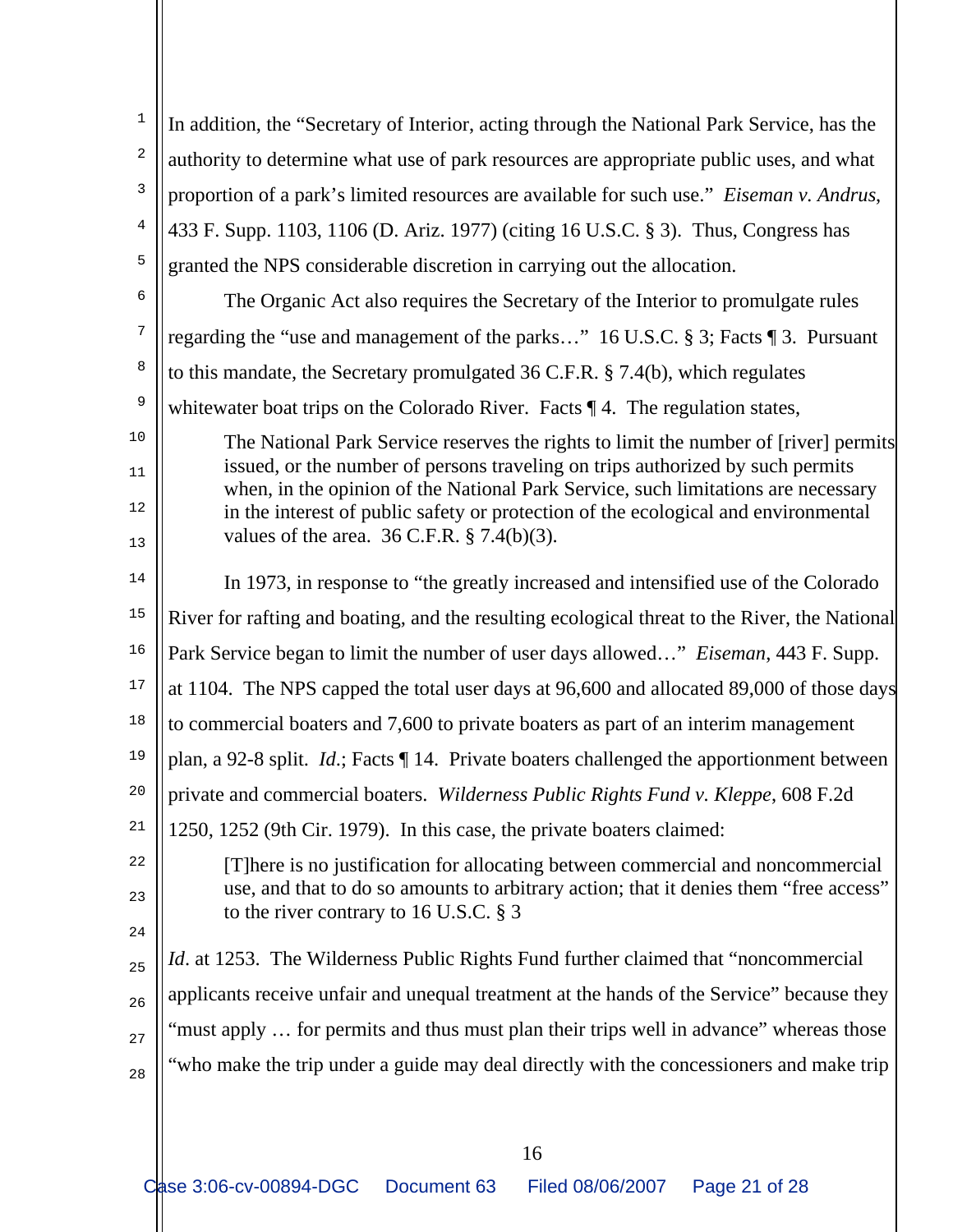1 2 3 4 5 6 arrangements at the last minute." *Id*. at 1254. The court rejected this claim, stating that the requirement for advance permits by noncommercial boaters "comports with the NPS' right to regulate river trips in the interest of safety." *Id*. (citing 36 C.F.R. § 7.4(h)(3)). The court also recognized the allocation system as a valid mechanism for fulfilling the NPS's obligation to "protect the interests" of both private and commercial boaters. *Id*. It stated:

7 8

9

24

25

26

27

28

If the over-all use of the river must, for the river's protection, be limited, and if the rights of all are to be recognized, then the 'free access' of any user must be limited to the extent necessary to accommodate the access rights of others.

10 11 12 13 14 15 16 17 18 *Id*. at 1253. The court in *Wilderness Public Rights Fund* did not reach the issue of the arbitrariness of the 92-8 split allocation in the interim management plan because the NPS issued a new management plan with a 70-30 split allocation while the case was pending. *Id*. at 1254; Facts ¶ 15. It did, however, outline the standard of review to decide such an issue. *Id*. "Where several administrative solutions exist for a problem, courts will uphold any one with a rational basis, but the Secretary's balancing of competing uses must not be an arbitrary one." *Id*. (citing *Udall v. Washington, Virginia, & Maryland Coach Co.*, 398 F.2d 765 (D.C. Cir. 1968)). "The question … is whether allocation has been fairly made pursuant to appropriate standards." *Id*.

19 20 21 22 23 Here, the Park Service considered three alternative allocation systems before deciding to implement a hybrid version of the split allocation system. AR 093686-88. The alternatives included "Split Allocation," "Common Pool Allocation," and "Adjustable Split Allocation." *Id*. In addition, NPS identified four reasonable objectives to use in making a fair allocation. AR 093686. These included:

Address use perception of allocation inequity; Maintain or improve the quality of commercial services offered to river users; Minimize costs to river users while adequately funding river operations; and Minimize complexity for people seeking river trip opportunities.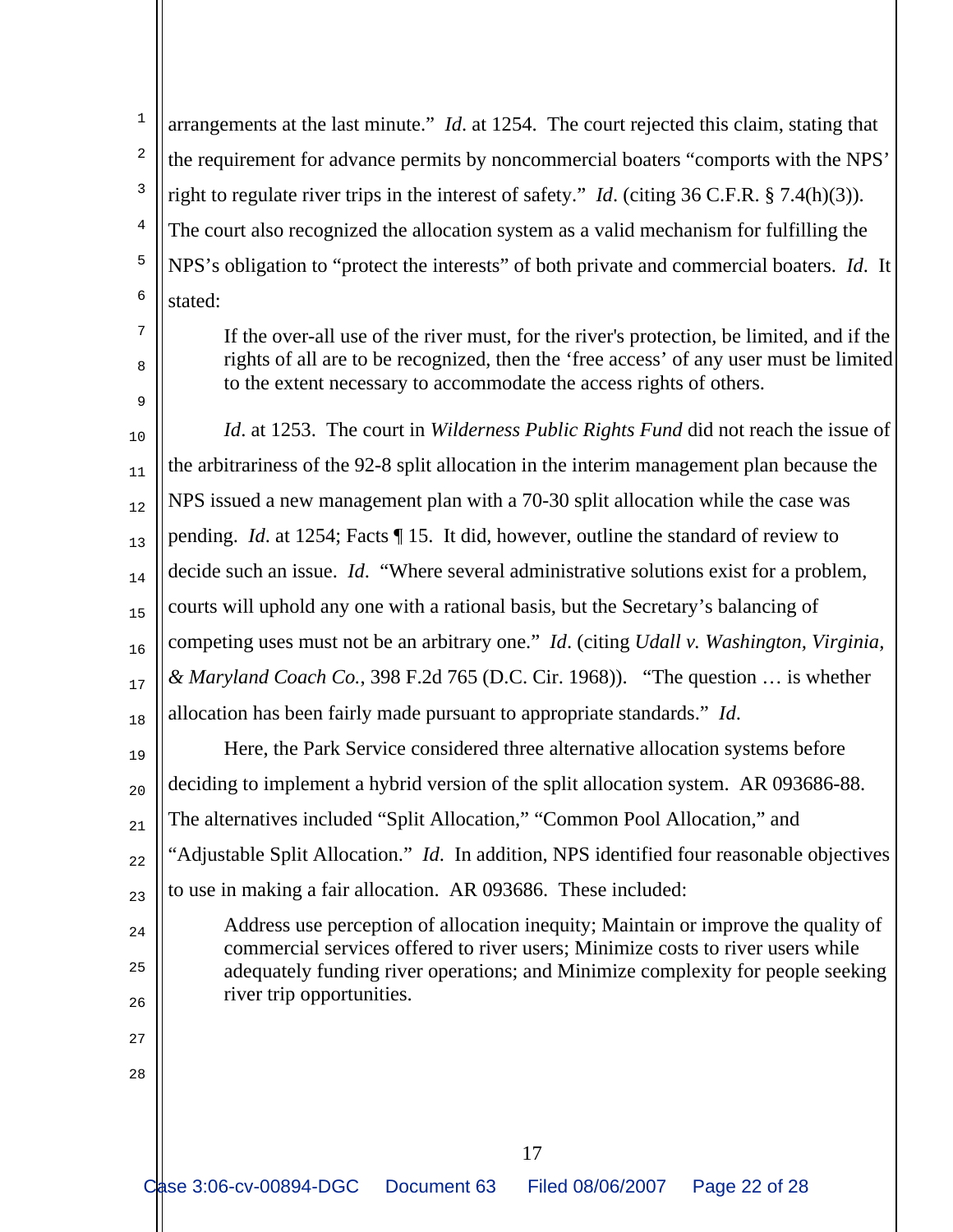1 2 3 4 5 6 *Id*. In choosing the split allocation, NPS analyzed how well each alternative met the stated objectives. AR 093688. None of the alternatives fulfilled each objective, though the split allocation and adjustable split allocation alternatives satisfied three of the four objectives. *Id.* The adjustable split allocation failed to "minimize complexity for people seeking river trip opportunities." *Id*. The chosen split allocation system met all objectives except eliminating "user perception of allocation inequity." *Id*.

7 8 9 10 11 12 13 14 15 16 The NPS also set objectives and analyzed alternatives for a noncommercial permit system and a procedure for transition from the old to the new system. AR 093767-74. The "hybrid weighted lottery for trip leaders" uses a lottery system that awards additional chances to applicants based on "the most recent time any potential leader had been on a commercial or noncommercial river trip." AR 093770. In order to accommodate applicants currently on the waiting list, NPS chose a "three stage expedited transition." AR 093773-74. The transition seeks to provide to those who have waited longest on the old waitlist the greatest opportunity to obtain a river permit. *Id*. Ultimately, the transition system will "immediately benefit approximately 33% of waitlist members with launch dates, and result in most others obtaining launches in 10 years." AR 093774.

17 18 Overall, the CRMP greatly increases private boating opportunities and apportions the river permits between private and commercial boaters in a 50-50 split of user-days.<sup>7</sup>

19

÷

20

21 22 23 24 25 26 27 28 7 Plaintiffs claim that the split allocation system provides "the majority of the allocated use to *motorized* commercial use." Pl. Br. 22 (italics added). This statement is very misleading. The total number of user-days on the river equals 228,986 user-days (113,486 + 115,500). AR 093718. Of these, only 76,913 user-days are allocated for commercial *motor* use. *Id*. The total number of trips launching equals 1,101 trips (598 +503). *Id*. Of these, 429 are allocated for commercial motor use. *Id*. Finally, the total number of recreational passengers equals 24,657 (17,606 + 7,051). *Id*. This is the only category in which more than half of the allocation is given to commercial motor use, with 13,177 total passengers participating in a motorized commercial trip. *Id*. While the other categories favor non-motorized trips, the total number of motorized commercial passengers is greater because of the larger group size allowed on commercial trips. *Id*. Therefore, the CRMP concentrates the commercial motorized passenger in larger boats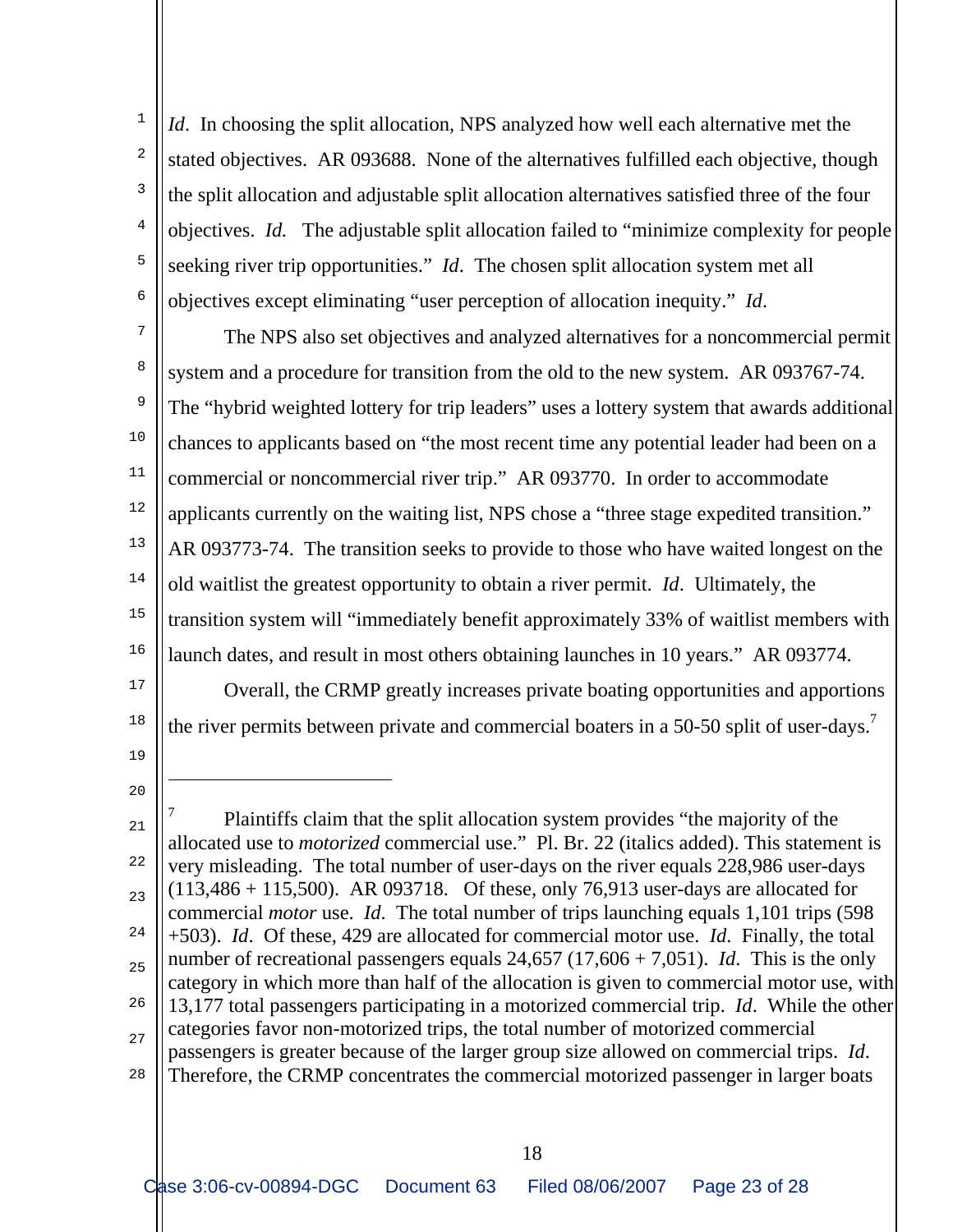1 2 3 4 5 6 7 AR 093719; Facts ¶ 17. The total commercial use is capped at 115,000 user-days, but the private allocated use is nearly doubled from 58,058 to 113,486 (with no cap). AR 093700, AR 093718; Facts ¶ 17. In addition, the CRMP increases the total number of private boaters per year by 97% (from 3,570 to 7,051). *Id*.; Facts ¶ 36. The total number of annual launches by private boaters almost doubled (from 253 to 503) and the total number of shoulder season launches more than doubled (from 97 to 199). *Id*.; Facts ¶ 36. Therefore, the 2005 CRMP greatly increases private boater access over the prior plans.

8 9 10 11 12 13 14 As shown, the NPS has based the CRMP on identifiable and appropriate standards. The FEIS offers a reasoned and rational explanation for each aspect of the allocation. In addition, the allocation of river permits equitably apportions use between private and commercial boaters. As such, the chosen allocation does not interfere with "free access" to the Colorado River. Furthermore, the allocation falls within the broad discretion of the National Park Service to balance its twin mandates of resource conservation and providing for the public use and enjoyment of the park.

15 16

17

### B. THE NATIONAL PARK SERVICE CORRECTLY FOUND THAT THE RIVER CORRIDOR IS NOT IMPAIRED BY THE RECREATIONAL ACTIVITY AUTHORIZED IN THE CRMP.

18 19 20 21  $22$ 23 24 25 Plaintiffs argue that the NPS has made an improper nonimpairment finding because it failed to address the effects of aircraft overflights in the impairment analysis. Pl. Br. 32. In effect, Plaintiffs contend that the CRMP must disallow river recreation sounds simply because overflights already make the area noisy. If Plaintiffs were to prevail on this contention, the River corridor would remain significantly affected by continuing overflight noise, but the nonimpairing sounds associated with river use would be disallowed. The relief would not redress Plaintiffs' complaints about an impaired soundscape, which shows that this argument misses its mark.

26

÷

27 28 with shorter trip-lengths. Motorized trips are not, as plaintiffs would have the court believe, the majority of all allocated use.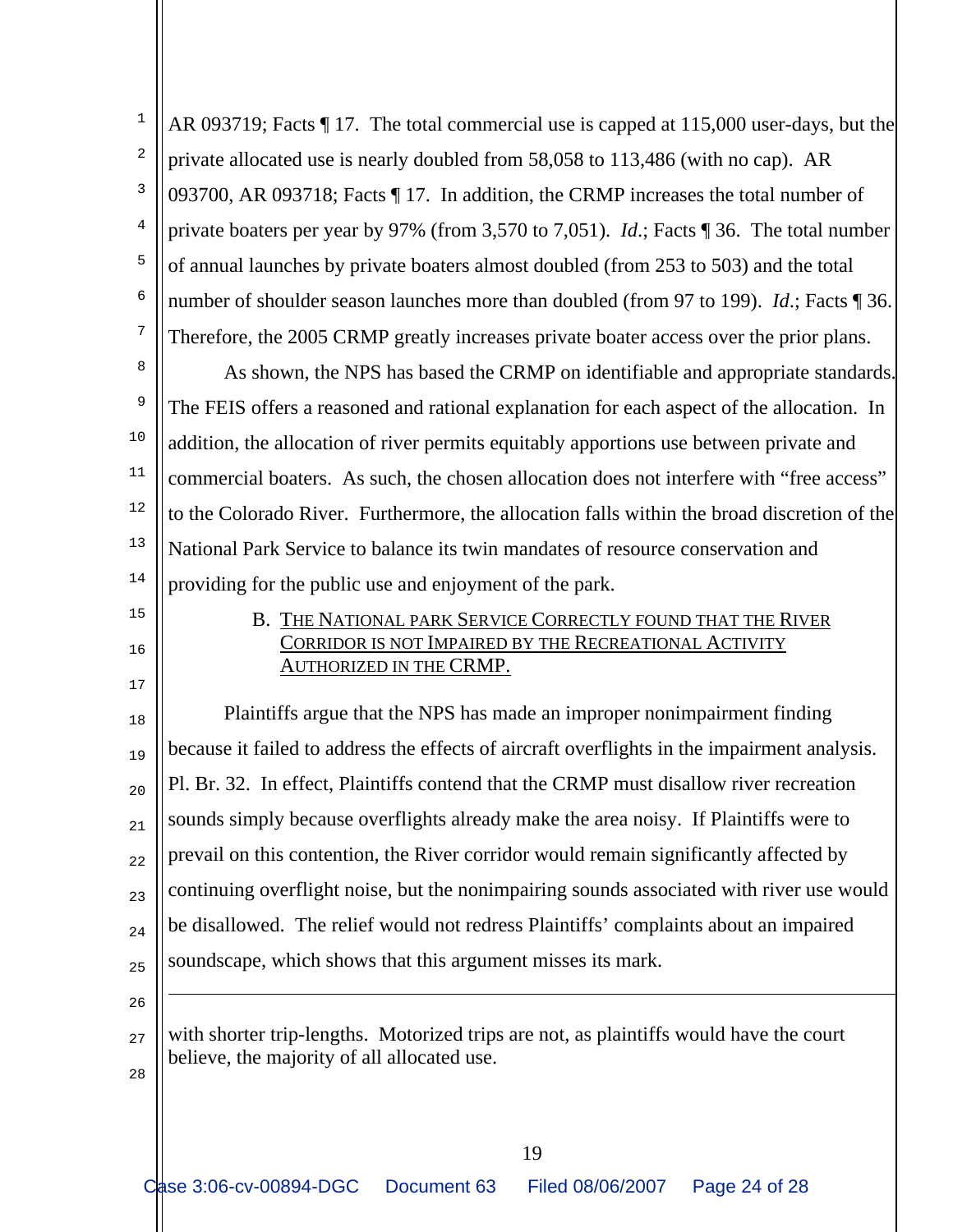Plaintiffs have chosen to challenge the CRMP despite knowing that the CRMP has no bearing on the flight paths or noise of overflying aircraft. AR 093133. Congress has specifically taken action to address aircraft impacts in the National Park Overflights Act of 1987. AR 093096. If plaintiffs seek to challenge the adverse impacts to the natural soundscape from aircraft – the only impacts NPS found to be significant – then Plaintiffs must avail themselves of any rights they may have under the Overflights Act. They cannot, however, bring such a claim by challenging the CRMP.

8 9 10 11 12 13 The Organic Act requires the NPS to provide for the use and enjoyment of park resources "in such manner and by such means as will leave them unimpaired for the enjoyment of future generations." 16 U.S.C. § 1. This mandate of non-impairment "is inherently ambiguous." *S. Utah Wilderness Alliance v. Nat'l Park Serv.*, 387 F. Supp. 2d 1178, 1187 (D. Utah 2005). Pursuant to the authority granted to it by Congress, the NPS has interpreted the non-impairment mandate in the 2001 Management Policies.

14 15 16 17 18 19 The 2001 Management Policies define and apply the broad non-impairment mandate of the Organic Act. The Management Policies recognize that the NPS has the "discretion to allow impacts to park resources and values when necessary and appropriate to fulfill the purposes of a park…" SAR 016086. The NPS may not, however, allow impacts that "constitute impairment of the affected resources and values." *Id*. The Management Policies define impairment as:

> An impact that, in the professional judgment of the responsible NPS manager, would harm the integrity of park resources or values, including the opportunities that otherwise would be present for the enjoyment of those resources or values. *Id*.

20

1

2

3

4

5

6

7

21

 $22$ 23 24 25 26 As part of the impairment determination, all environmental impact statements generated by the NPS must "include an analysis of whether the impacts of a proposed activity constitute impairment of park natural resources or values." SAR 016102. The park resources or values to be protected include "natural soundscape." SAR 016087.

27 28 With respect to the impact on natural soundscape of Modified Alternative H, the selected alternative for the upper section of the river (from Lees Ferry to Diamond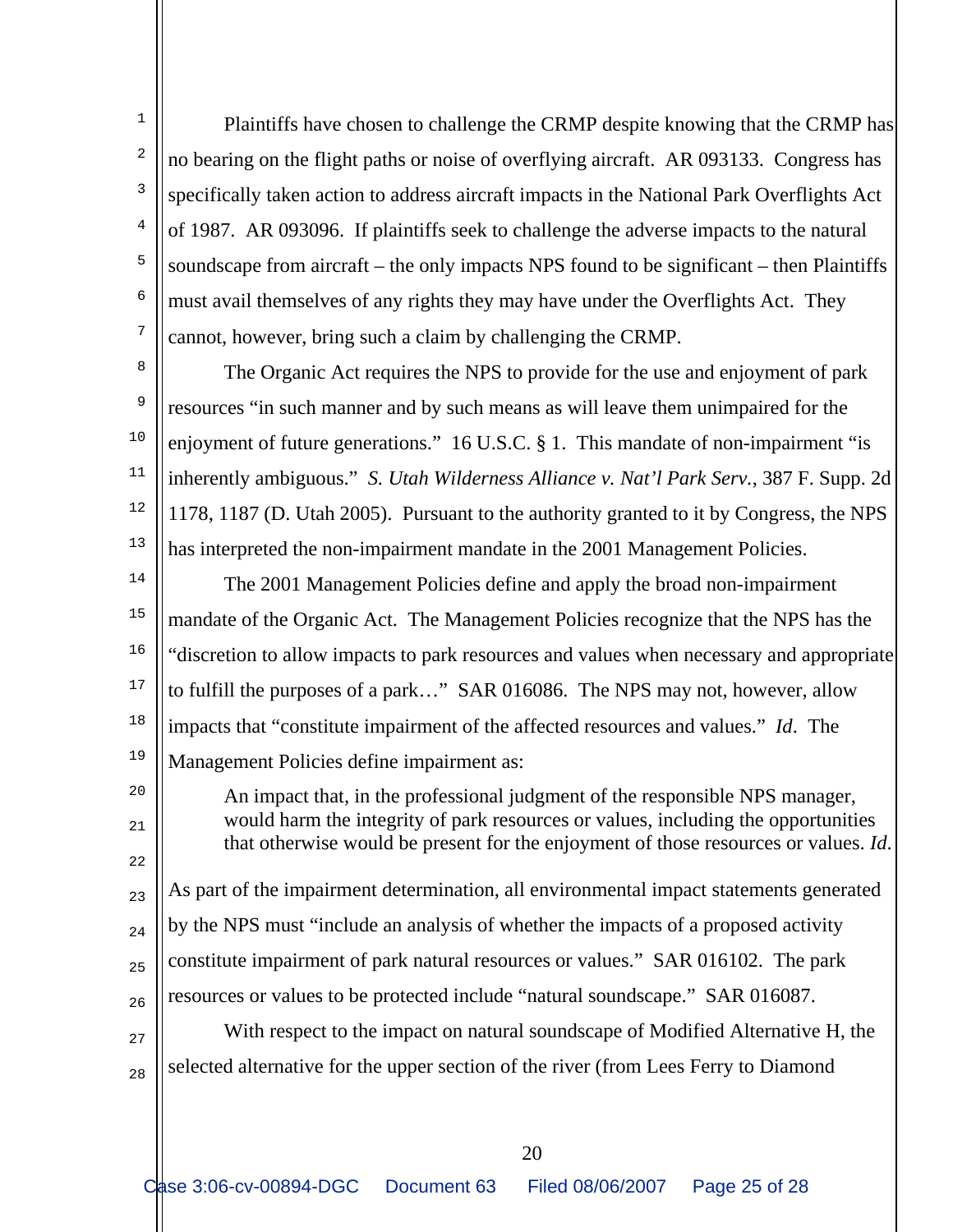1 2 3 4 5 6 7 8 Creek), NPS concluded that overall noise intrusions would be of "minor to moderate intensity (at high-use areas and gathering points). It is likely that impacts can be reduced to minor levels or less with adequate funding and staffing for a monitoring and mitigation program." AR 093133. NPS also noted that even if all noise from all river recreation were eliminated from the Park (including river-related helicopter flights at Whitmore), "[t]here would still be 'significant adverse effects' on the natural soundscape due to frequent, periodic and noticeable noise from [non-river-related] overflights." *Id*.; Facts ¶ 52.

9

10

11

12

13

14

15

16

17

18

19

20

21

22

23

24

25

26

27

28

The NPS Management Policies provide:

Overflights do not make an area unsuitable for wilderness designation. The nature and extent of any overflight impacts, and the extent to which the impacts can be mitigated, would need to be addressed in subsequent wilderness studies. SAR 016136.

 Thus, it is the presence of aircraft overflights in Grand Canyon National Park – not river-related recreation -- that has a significant impact on the natural soundscape of the park. AR 093801. Aircraft noise sources include "high-altitude commercial jet traffic, military training activity, general aviation use, NPS administrative operations…, and commercial air tours." *Id*.

 The National Parks Overflights Act of 1987 specifically recognized that "noise associated with aircraft overflights at the Grand Canyon National Park is causing a significant adverse effect on the natural quiet and experience of the park…" Pub. L. No. 100-91, § 3(a), 101 Stat. 674. Under the Overflights Act, the NPS has been working with the Federal Aviation Administration "to address the aircraft noise issue and to work together to 'substantially restore natural quiet' to Grand Canyon National Park." AR 093110; Facts ¶ 50.

 The National Park Service has made an appropriate non-impairment finding regarding the natural soundscape of the Colorado River corridor. AR 093133. As directed by the Management Policies, the NPS has determined, within its "professional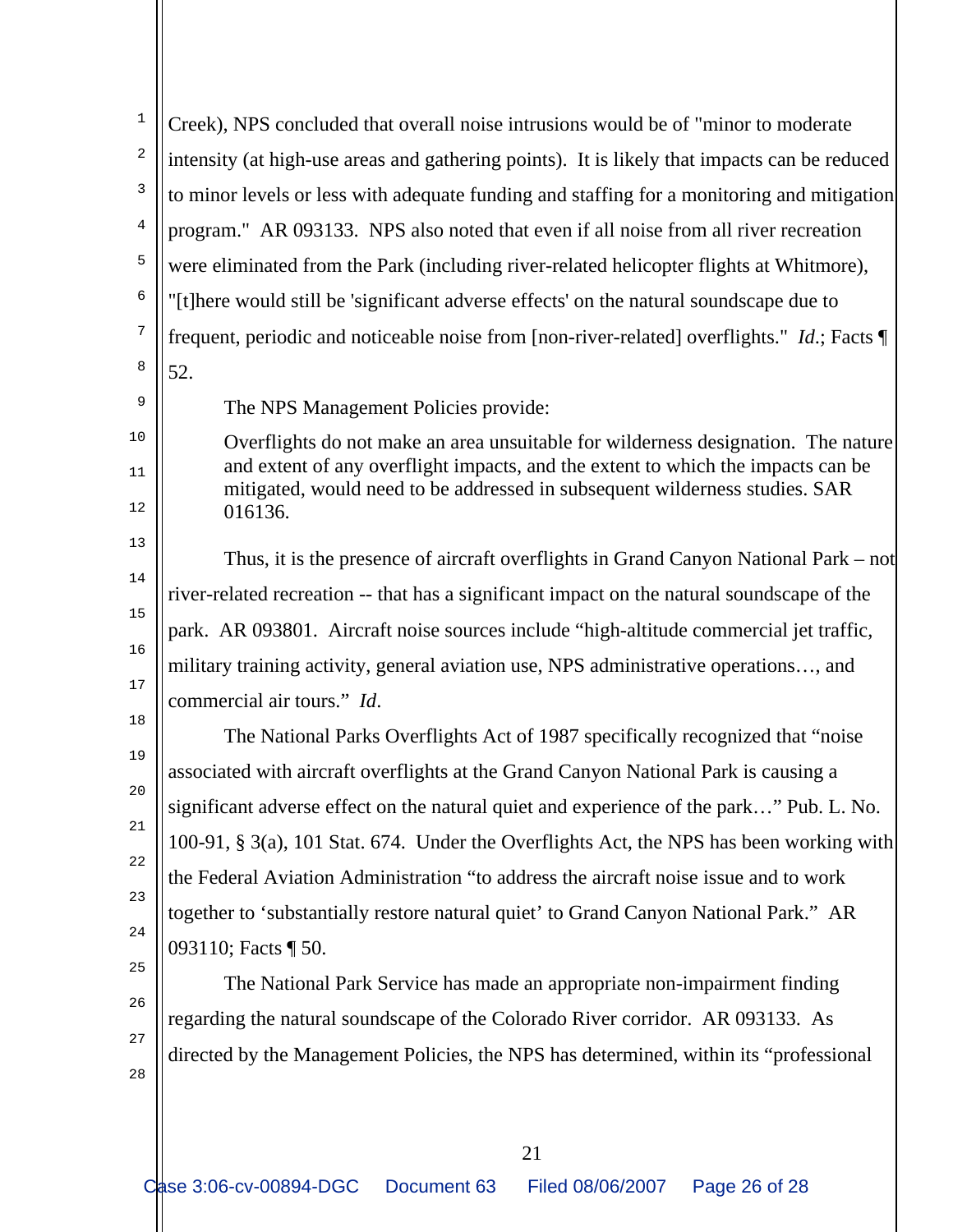| 1  |                                                                                           |
|----|-------------------------------------------------------------------------------------------|
|    | judgment," that no impairment to the natural soundscape would result from the CRMP.       |
| 2  | In addition, the non-impairment determination "falls well within the NPS's broad grant of |
| 3  | discretion" S. Utah Wilderness Alliance, 287 F. Supp. at 1193 (deferring to NPS's         |
| 4  | impairment determination). In the FEIS, the NPS has provided a detailed analysis and      |
| 5  | rational basis for this finding.                                                          |
| 6  | III. THE NEPA AND CONCESSIONS ACT CLAIMS HAVE NO MERIT                                    |
| 7  | These claims are addressed by the defendants in their briefs.                             |
| 8  | <b>CONCLUSION</b>                                                                         |
| 9  | For the reasons stated above, GCPBA respectfully requests the Court to deny               |
| 10 | plaintiff's motion for summary judgment and grant GCPBA's cross motion for summary        |
| 11 | judgment.                                                                                 |
| 12 | Respectfully submitted this 6th day of August, 2007                                       |
| 13 |                                                                                           |
| 14 | /s/ Lori Potter                                                                           |
| 15 | Lori Potter, Colo. Bar No. 12118, pro hac vice<br>Kaplan Kirsch & Rockwell, LLP           |
| 16 | 1675 Broadway, Suite 2300                                                                 |
| 17 | Denver, CO 80202                                                                          |
| 18 | e-mail: lpotter@kaplankirsch.com<br>tel: (303) 825-7000                                   |
| 19 | fax: (303) 825-7005                                                                       |
| 20 |                                                                                           |
| 21 |                                                                                           |
| 22 |                                                                                           |
| 23 |                                                                                           |
| 24 |                                                                                           |
| 25 |                                                                                           |
| 26 |                                                                                           |
| 27 |                                                                                           |
| 28 |                                                                                           |
|    |                                                                                           |
|    |                                                                                           |
|    | 22<br>Case 3:06-cv-00894-DGC<br>Document 63<br>Filed 08/06/2007  Page 27 of 28            |
|    |                                                                                           |
|    |                                                                                           |